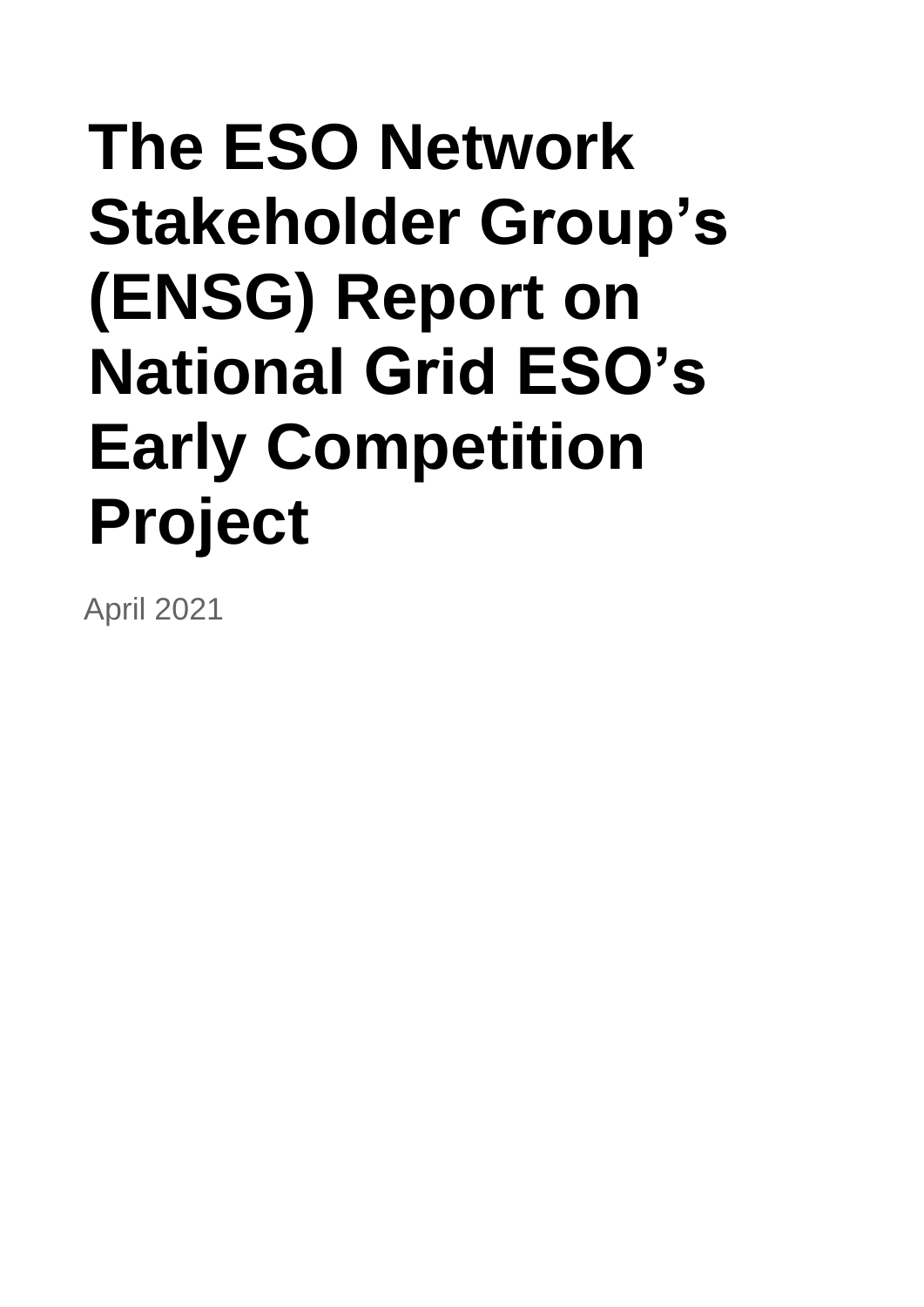# **Contents**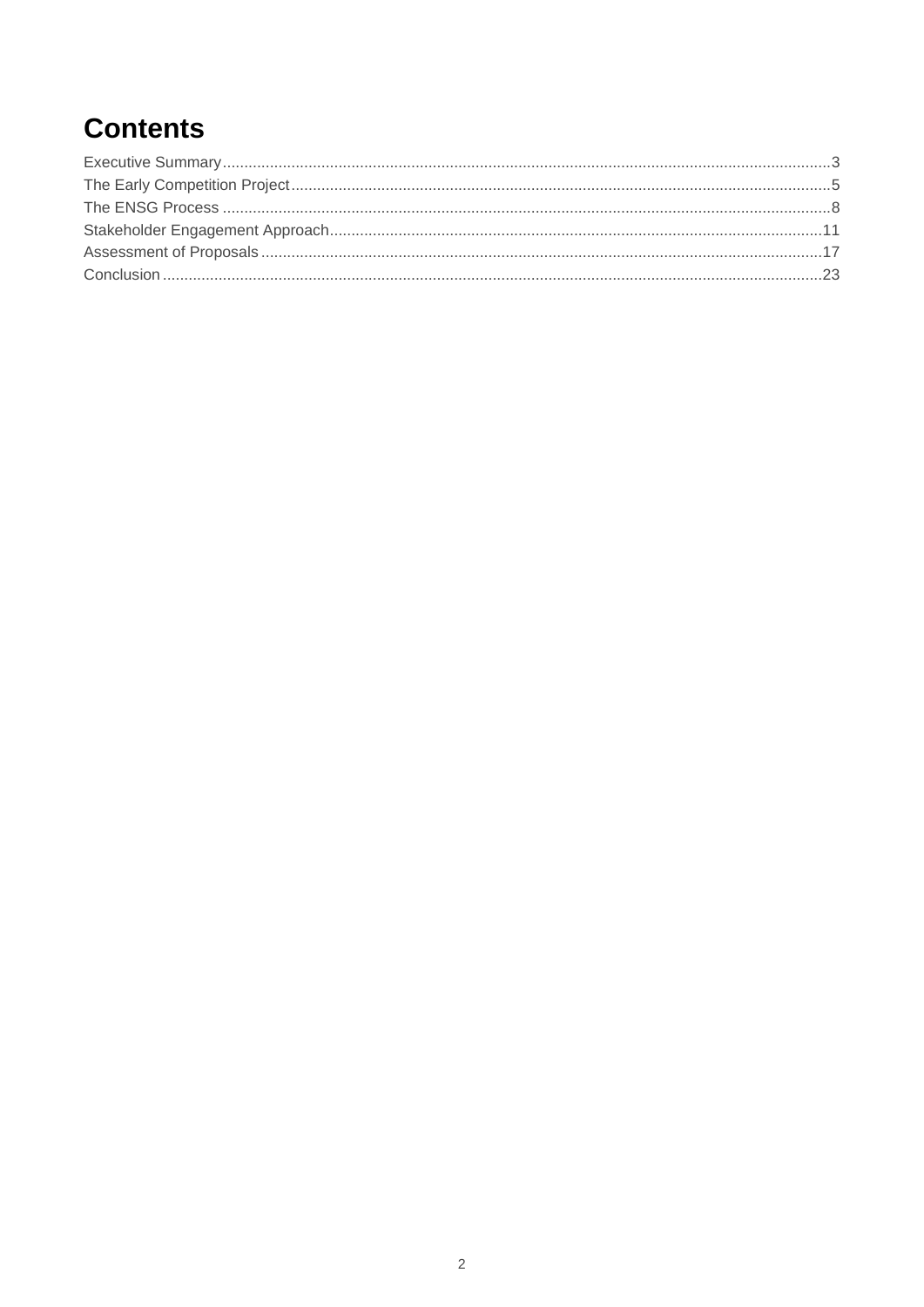# <span id="page-2-0"></span>**Executive Summary**

The energy landscape is undergoing a revolution, with changing generation and demand patterns driving the need for substantial network capacity in order to reach the UK Government's Net Zero target by 2050. The Electricity System Operator (ESO) is keen to support the transition to Net Zero through an ambition of Net Zero operation of the electricity system by 2025 and through working with the industry to transform the way Great Britain's electricity system is developed. The energy transition must be affordable, and competition could be vital to encourage innovation and delivering needed network capacity by keeping prices as low as possible.

The ESO are working with industry stakeholders to identify, in particular, how competition can be introduced to network expansion in an exercise they describe as "co-creation" This means organisations can compete for the design, build and ownership of network and non-network solutions to transmission system needs, encouraging new innovative ways of working and potentially delivering millions of pounds in savings for consumers and at the same time respecting the environment and local communities.

The ESO, at the request of Ofgem, are delivering an Early Competition Plan (ECP) that outlines how Early Competition could be introduced. Early Competition refers to competition that occurs prior to the detailed design, surveying and consenting phases of asset or service development.

The plan will describe an end-to-end process of how Early Competition may work, set out how models for Early Competition could be implemented and outline the roles and responsibilities of all parties in the end-to-end process. It will also consider what role the ESO could play in Early Competition at distribution level.

In addition to working in partnership with a wide variety of stakeholders as part of the project, the ESO has set up the ESO Networks Stakeholder Group (ENSG), with broad industry, consumer, local planning and environmental representation, to review and challenge the outputs and processes from the project and the ESO's approach to stakeholder engagement.

This report sets out the ENSG's assessment of the ESO's approach to stakeholder engagement, their proposals for Early Competition and the reasoning. The group has felt that the ESO had carried out extensive engagement and taken on feedback from the group on how they could improve their engagement. The result was remarkable considering the difficulties in the last year caused by COVID-19.

There have been some challenges from the group to the ESO on the TOs role in Early Competition and the mitigation of potential conflicts of interest. The ESO has responded by carrying out more bilateral and joint discussion with the TOs on this topic but the group felt that the counterfactual approach could have been considered explored formally as part of the consultation process.

The ENSG paid several compliments to the ESO on the amount of effort that they put into their stakeholder engagement. The ESO did listen to the group's suggestions on allowing more time for response to consultations and targeting key organisations which delivered more responses in Phase 3. Any disappointment with the quality or quantity of response on some issues may be less to do with a lack of detail at this stage or lack of in-depth knowledge as to how things would be made to work in practice and more to do with the stage of development of the ECP. Once Ofgem and BEIS have taken the necessary decisions on next steps, other stakeholders would be more likely to engage, and market appetite could be assessed. The ESO had taken the plan as far as they reasonably could for the time being.

The ENSG felt that presentation of the input that the ESO had received from stakeholders was key. It was important to refer to the stakeholder input and the ESO position item by item and to avoid conflating issues and arguments. This would enable the ESO to demonstrate and justify how they had arrived at their conclusions, demonstrating to stakeholders that it had listened. The detailed "You Said, We Did" document that the ESO had prepared was impressive, even though the ENSG was, obviously, not in a position to audit or check every response against each statement in the ESO's documentation. The references to stakeholder views in the ECP itself avoided making it too lengthy, achieving an appropriate balance.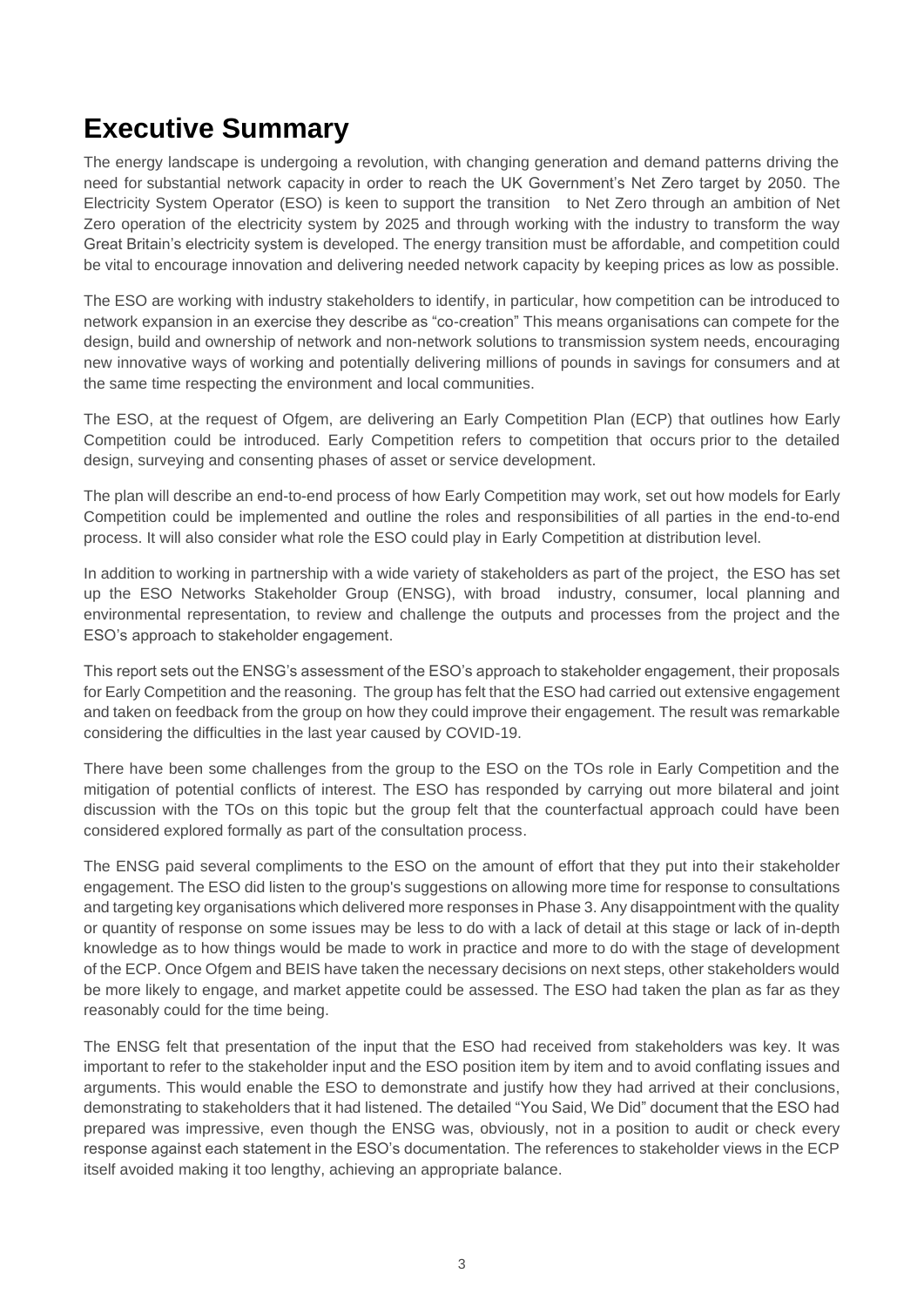For the ENSG, the key controversial issue was whether the perceptions surrounding incumbent TO participation in Early Competition in some manner would deter third party investors.

Overall, the ENSG has been impressed by the extensive stakeholder engagement by the ESO and recognises that the ESO has acted on the feedback and recommendations made by the ENSG. The ECP represents a journey in the development of Early Competition which will provide a lens through which the level responses can be assessed. Some stakeholders will not engage until more detail has been developed and Ofgem and BEIS have made the key decisions on next steps. The ENSG is very grateful to have received such excellent support and responsiveness from the ESO team.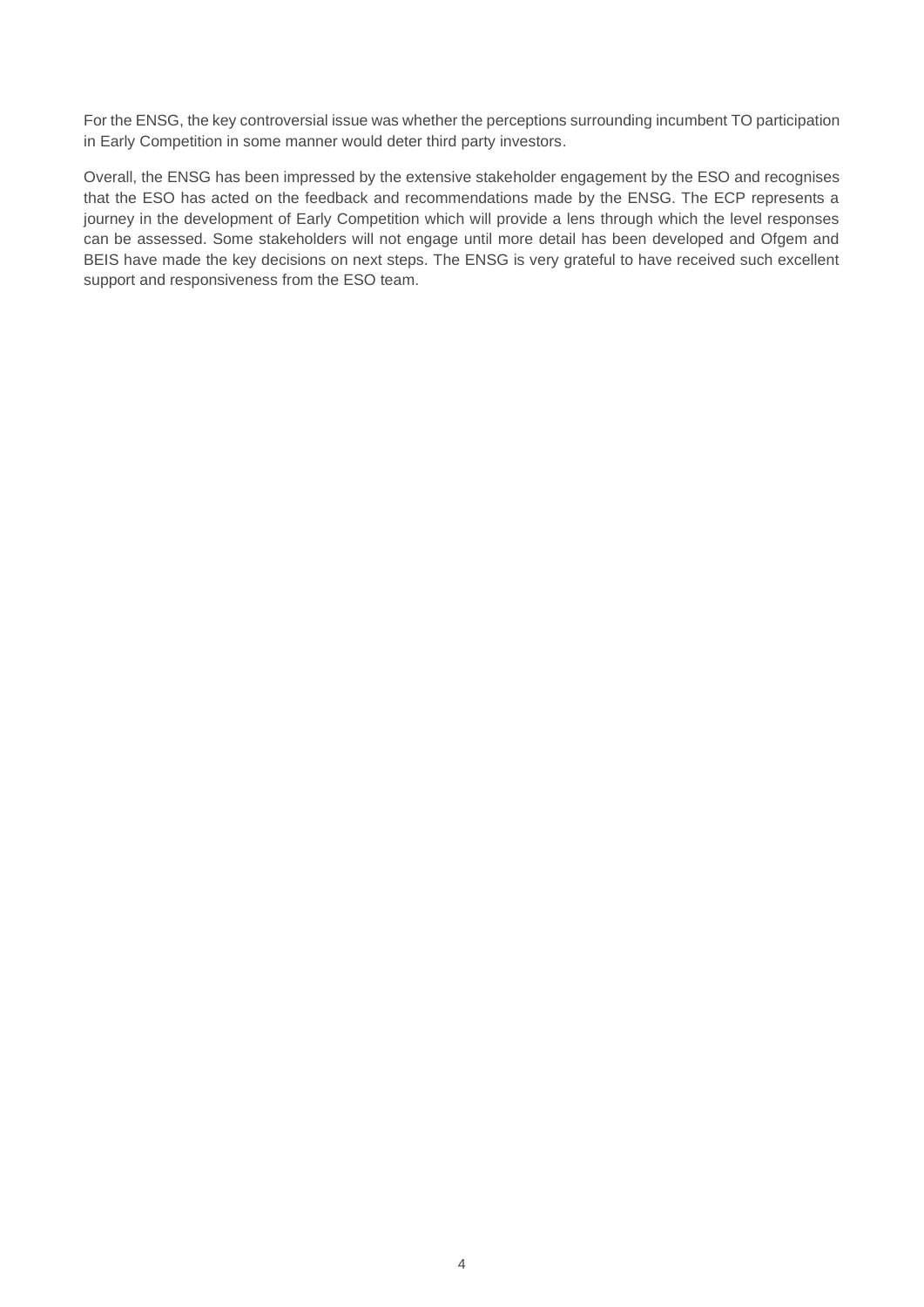# <span id="page-4-0"></span>**The Early Competition Project**

# **What is Early Competition?**

The onshore electricity transmission networks in Great Britain are owned by the three regional licenced Transmission Owners (TOs): Scottish Hydro Electric Transmission, Scottish Power Transmission and National Grid Electricity Transmission.

The three TOs are regulated by Ofgem, which manages their licences and sets their regulated revenue streams through periodic price reviews. Ofgem is now considering how competition can be introduced into the provision of the onshore transmission infrastructure by introducing Competitively Appointed Transmission Owners (CATOs). Early Competition relates to transmission competition before the initial solution design has been done and preliminary works, including surveys and consents, have been undertaken.

The ESO have begun introducing competition in onshore transmission through the Network Options Assessment (NOA) Pathfinder projects<sup>1</sup>. The Mersey High Voltage pathfinder has shown that non-network solutions provided by third parties can be competitive compared to transmission asset solutions. The ESO's RIIO-2 proposals set out their ambition to roll out this approach to become business as usual for network planning by 2026.

The Pathfinders use competition to identify whether non-network solutions, or distribution network solutions, could provide more efficient alternatives to the solution proposed by the incumbent TO. A non-network solution is anything that is not a transmission or distribution asset (i.e. it does not require a transmission or distribution licence). This could include energy storage, services provided by existing generators or utilising existing or new assets to provide the services required. Early Competition differs from this by facilitating competition to design, build and own transmission assets as well as non-network solutions; whereas the Pathfinders are limited to seeking alternatives to transmission assets. As the development of both processes continues, the ESO will consider the circumstances in which each approach is appropriate.

# **The Benefits of Early Competition**

Competition plays an important role in creating value for consumers. Requiring firms to compete can lead to lower costs and increased levels of innovation. A study commissioned by Ofgem on the impact of the offshore regime showed that offshore transmission owners (OFTOs) achieved significantly lower costs when compared against various counterfactuals. 2

As part of the Integrated Transmission Planning and Regulation (ITPR) project, Ofgem also undertook an impact assessment of the use of competitive tendering in transmission<sup>3</sup>. The case for extending the use of competitive tendering is informed by the expectation that applying competitive pressure will lead to better value for consumers through efficiency and innovation. Savings can be achieved through:

• **Capital and operational cost savings** – competitive tendering will place downward pressure on

capital and operational expenditure. TOs currently submit costs to Ofgem who calculate the efficient

<sup>&</sup>lt;sup>1</sup> NGESO (2018) Network Development Roadmap. Available at: [https://www.nationalgrideso.com/research](https://www.nationalgrideso.com/research-publications/network-options-assessment-noa/networkdevelopment-roadmap)[publications/network-options-assessment-noa/networkdevelopment-roadmap](https://www.nationalgrideso.com/research-publications/network-options-assessment-noa/networkdevelopment-roadmap)

<sup>2</sup> Ofgem (2014) Evaluation of tender round 1 benefits. Available at:

<https://www.ofgem.gov.uk/ofgempublications/87716/140508coveringlettertocepareportfinalforpublication.pdf>

<sup>&</sup>lt;sup>3</sup> Ofgem (2016) Extending Competition in Electricity Transmission: Impact Assessment. Available at: [https://www.ofgem.gov.uk/system/files/docs/2016/05/extending\\_competition\\_in\\_electricity\\_transmission\\_upda](https://www.ofgem.gov.uk/system/files/docs/2016/05/extending_competition_in_electricity_transmission_updated_impact_assessment_0.pdf) [ted\\_impact\\_assessment\\_0.pdf](https://www.ofgem.gov.uk/system/files/docs/2016/05/extending_competition_in_electricity_transmission_updated_impact_assessment_0.pdf)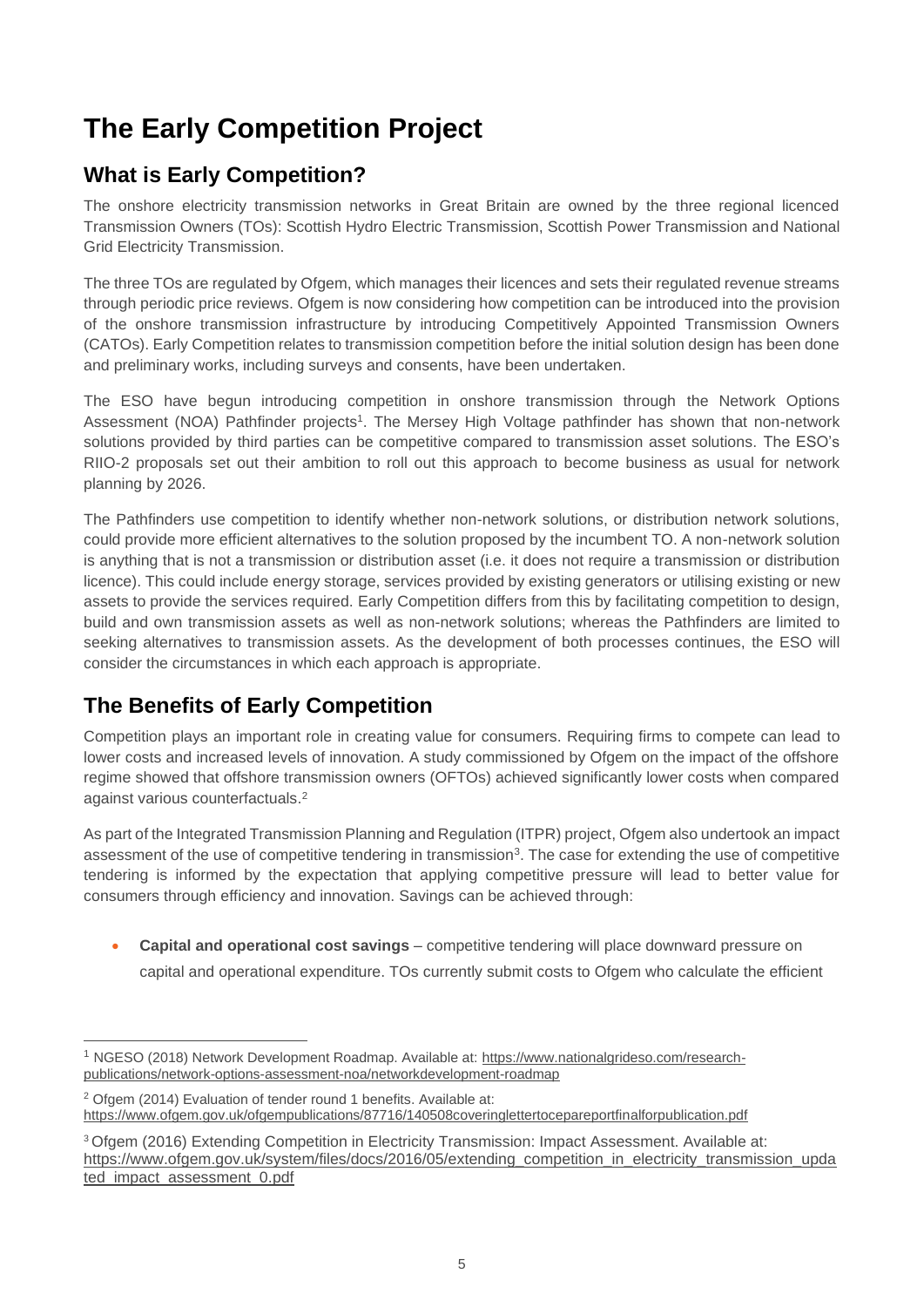costs using a range of analytical tools but there is information asymmetry which puts Ofgem at a disadvantage.

- **Innovation** competitive pressure and involvement of new parties is likely to drive innovation, resulting in lower costs and better value for consumers and, potentially, greater environmental and biodiversity protection. Depending on the tender model, there could be innovation in areas such as technology, design, supply chain management, raising of finance and operations.
- **Diversified sources of labour and capital** investment opportunities for new parties allows different sources of labour and capital to enter the industry.
- **Financing** bidders in a competitive process are likely to put forward financing solutions that deliver better value for consumers.
- **Enabling investment in low carbon generation** a significant benefit is that it will enable investment in low carbon electricity generation. Cost savings driven by innovation will drive lower transmission charges and make investment in low carbon generation more economically viable. This benefit is particularly important considering the role of the ESO in supporting Great Britain achieving Net Zero.

There are several additional costs associated with competition which offset some of the benefits outlined above. These include set up costs, procurement costs, bidder costs, network planning costs, and contract management costs. The cost of these needs to be considered before any decisions are made to run a competition.

# **The process for developing the ECP**

A central theme of the ESO RIIO-2 business plan is unlocking consumer value through competition. In May 2019, Ofgem requested that the ESO develop an Early Competition Plan (ECP) to sit alongside the ESO's business plan, including:

- Proposed scope and form of Early Competition
- Identification of competition functions the ESO is already undertaking
- Pathways and timeframes for achieving the plan
- Roles and responsibilities to underpin the arrangements
- Required legislative provisions and/or conditions
- Potential regulatory or legislative barriers.

Further to this, in September 2019 Ofgem provided clarification as to their expectations for the ECP. The clarification related to two main areas:

- 1. **A clear description of proposed Early Competition models** the proposals should consider the whole lifecycle of the competition model, from project identification to tendering and post-tendering processes. In addition, it should cover:
	- How the same model can operate with and without Competitively Approved Transmission Owner (CATO) legislation
	- An outline of the criteria to determine which types of system needs are better suited to Early **Competition**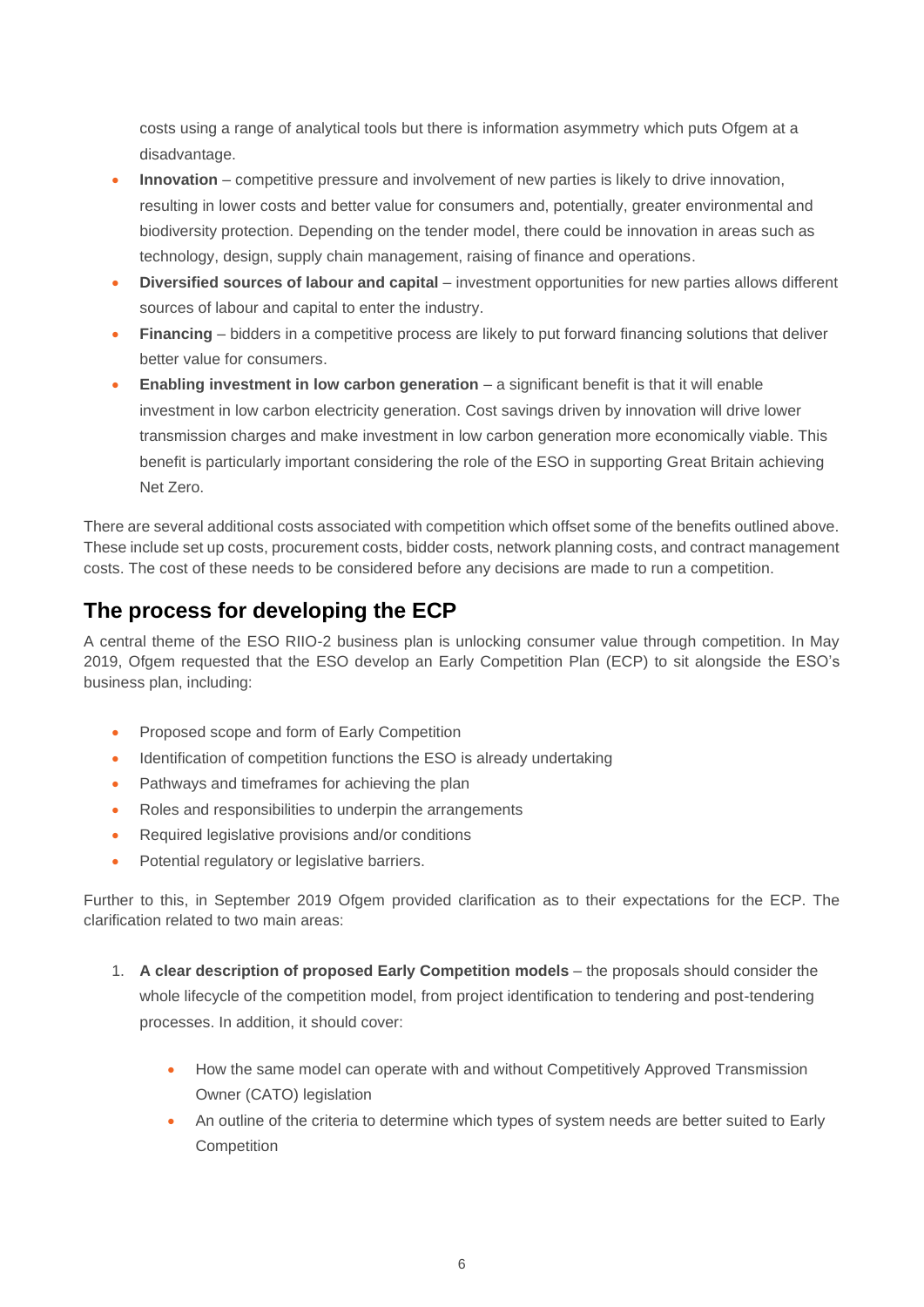- For non-network solutions, an outline of which party is the most appropriate contractual counterparty
- A consideration of how the model will allow for fair and transparent competition, including equal access to all necessary information required to submit competitive bids
- Consideration of the role of data in the design in terms of data management improving the performance and design of tender processes and how operations should treat and share data for the benefit of the whole system.
- 2. **Roles and responsibilities** the proposal should consider the roles and responsibilities of all parties involved in Early Competition at each stage of the process. For the ESO:
	- The scope of its own role, including practical implications of its role including estimated cost, expertise and risk implications
	- The role it could play in supporting competition for solutions at the electricity distribution sector level from 2023 or RIIO-ED2, identifying aspects the ESO may be able to provide.

As part of the plan, Ofgem expected the ESO to engage with relevant stakeholders including through workshops, working groups and consultations.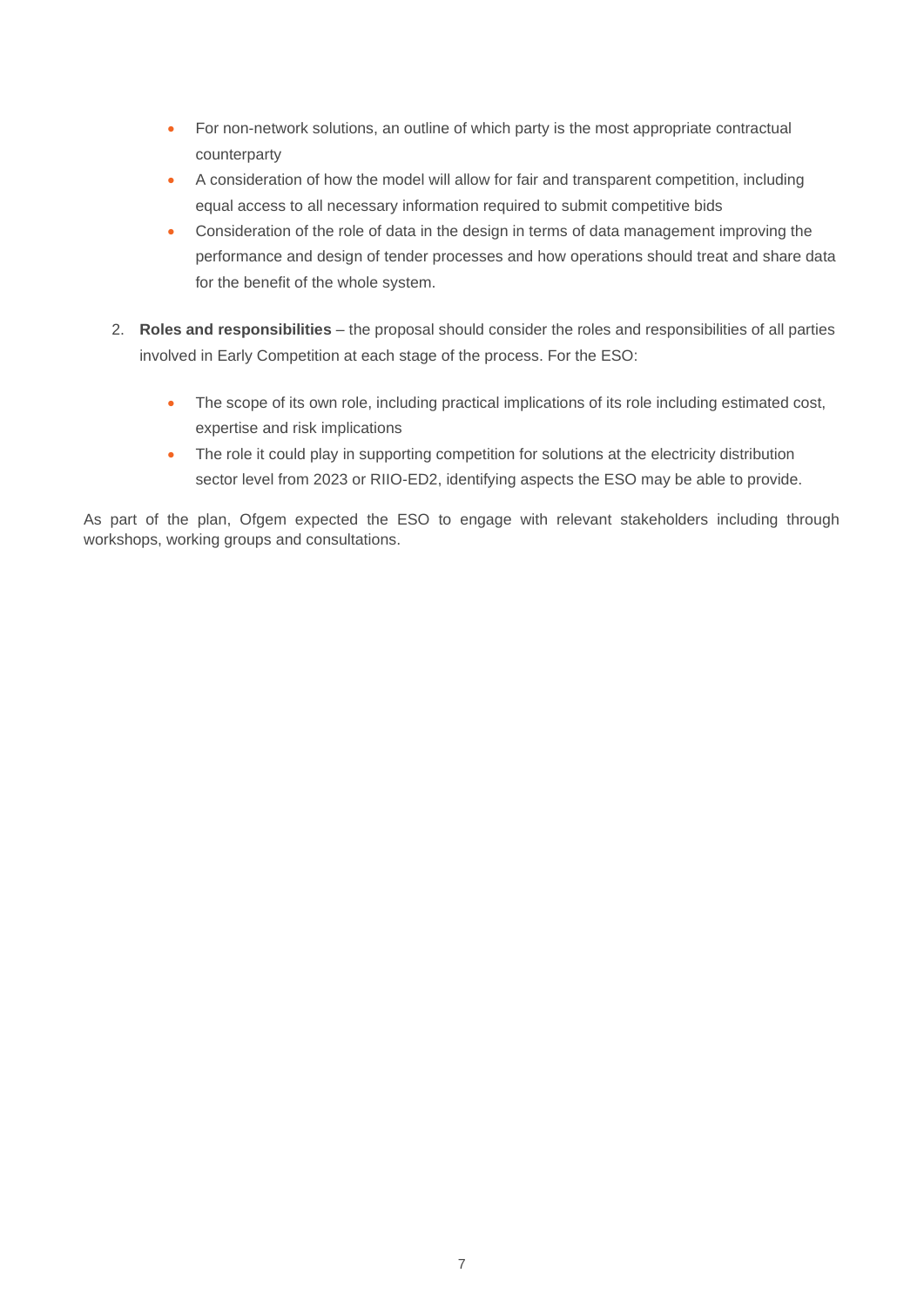# <span id="page-7-0"></span>**The ENSG Process**

The ENSG was an independent body that was part of the governance arrangements agreed with Ofgem for the Early Competition and Offshore Coordination Projects. Its role was to help ensure that the ESO developed fair and transparent Early Competition and Offshore Coordination proposals that incorporated and balanced feedback from all affected stakeholders. The group did this through constructively challenging the content and the outputs developed in the Early Competition and Offshore Coordination projects, in addition to the ESO's own stakeholder engagement. A separate report has been published on ENSG's work on Offshore Coordination [provide link].

Members of the Stakeholder Group were responsible for scrutinising and providing input and expert challenge to the Early Competition and Offshore Coordination projects. While members did not formally represent all of the organisations in their sector, the expectation was that members' views would be influenced by the type of organisation they were from, and their experience of a particular sector. They should have, to the best of their knowledge, attempted to reflect the views of as many stakeholders in their category or sector as possible in order to achieve as wide sector input as possible. This is why the ENSG has broad representation from across the industry, as well as representation of consumers, local communities and the environment.

The ENSG met periodically since August 2020.

The group was representative of the ESO's role and the wider industry. The ENSG was comprised of the members below.

| Sector                                       | Representative       | Organisation                             |
|----------------------------------------------|----------------------|------------------------------------------|
| Chair                                        | Dame Fiona Woolf     |                                          |
| <b>ESO</b>                                   | Craig Dyke           | <b>NGESO</b>                             |
| <b>Transmission owner</b>                    | <b>Hedd Roberts</b>  | <b>NGET</b>                              |
| Distribution network owner                   | Lynne Bryceland      | <b>SP Energy Networks</b>                |
| <b>OFTO</b>                                  | James Dickson        | <b>Transmission Investment</b>           |
| Interconnector                               | John Greasley        | <b>NGV</b>                               |
| Asset infrastructure investor                | Darryl Murphy        | Aviva Investors                          |
| Asset infrastructure constructor             | Simon Rooke          | <b>Balfour Beatty</b>                    |
| Technology provider                          | Marko Grizelj        | Siemens Energy                           |
| Existing service provider                    | Cathy McClay         | SembCorp                                 |
| Offshore Developer                           | <b>Andy Paine</b>    | Vattenfall                               |
| <b>Onshore Developer</b>                     | Douglas Allan        | <b>SSE Renewables</b>                    |
| Consumer representative                      | <b>Ed Rees</b>       | Citizens Advice                          |
| Seabed Manager                               | <b>Richard Clay</b>  | <b>Crown Estate</b>                      |
| <b>Environmental Representative</b>          | <b>Tania Davey</b>   | The Wildlife Trusts                      |
| Scottish planning representative             | <b>William Black</b> | Energy Consents - Scottish<br>Government |
| England and Wales planning<br>representative | <b>James Harris</b>  | Royal Town Planning Institute            |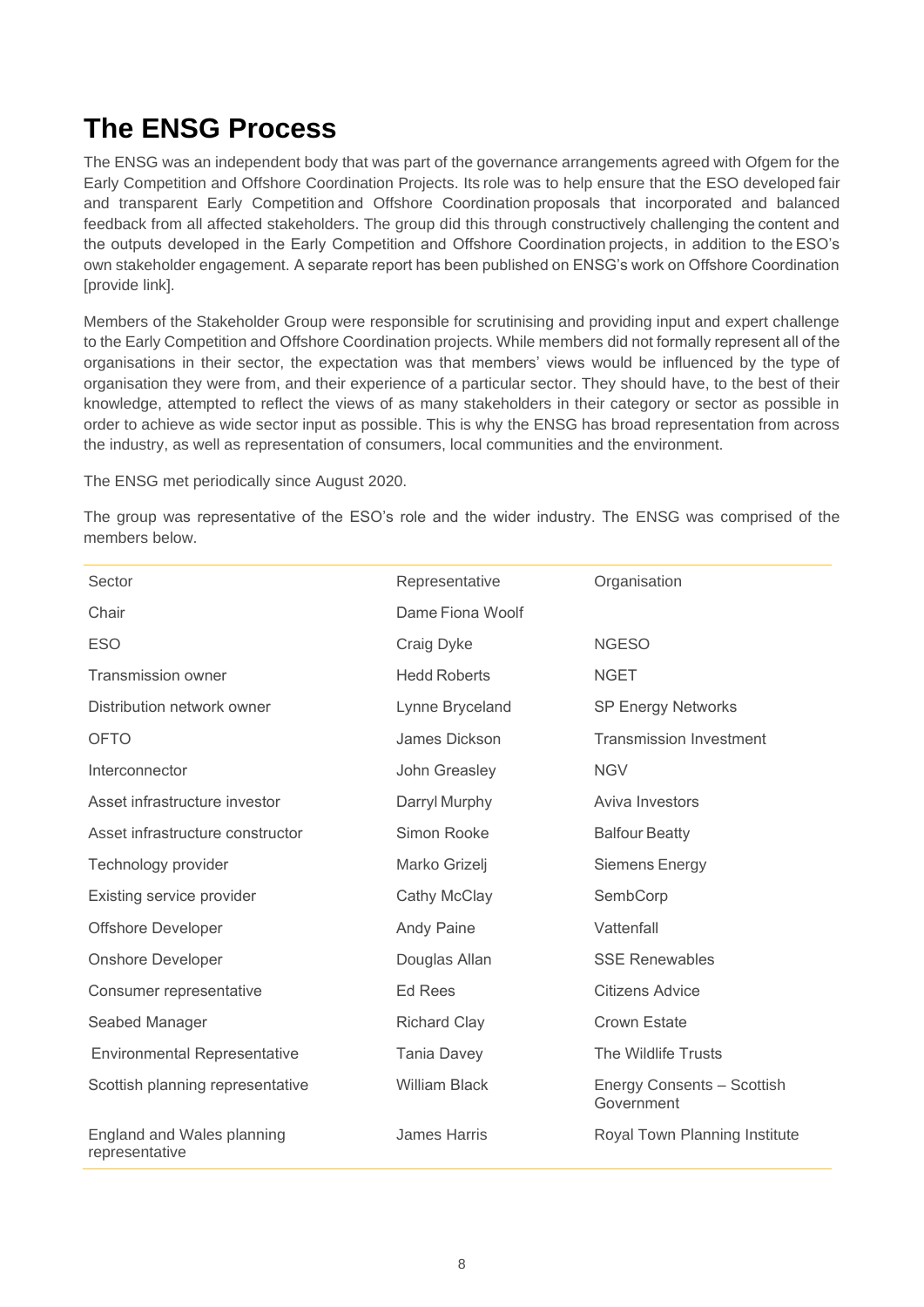#### **NGESO Members**

| Representative     | Job Title                                      |
|--------------------|------------------------------------------------|
| Craig Dyke         | Head of Strategy & Regulation                  |
| Alice Etheridge    | <b>Offshore Coordination Senior</b><br>Manager |
| Hannah Kirk-Wilson | <b>Network Competition Senior</b><br>Manager   |
| Alice McCormick    | <b>ENSG Technical Secretary</b>                |

The Chair was appointed by the ESO. It was recognised that the Chair would play a critical role and was chosen to act as an individual and not represent any particular organisation.  

Dame Fiona Woolf, an energy and infrastructure lawyer and a former partner with CMS Cameron McKenna Nabarro, Olswang, was chosen as Chair of the ENSG as she is one of the UK's most respected energy lawyers and has extensive experience and expertise in the energy industry. She also chairs Regional Market Advisory Panel of the Power Potential project.

The ENSG Terms of Reference can be found [here.](https://www.nationalgrideso.com/document/182226/download)

# **Meetings**

| Meeting           | Date               | Key topics discussed                                                    |
|-------------------|--------------------|-------------------------------------------------------------------------|
| ENSG <sub>1</sub> | 11th August 2020   | Welcome and introduction of the members                                 |
|                   |                    | Who is the ESO?                                                         |
|                   |                    | Early Competition project overview                                      |
|                   |                    | Offshore Coordination project overview                                  |
|                   |                    | Purpose of group and method of working                                  |
| <b>ENSG 2</b>     | 2nd September 2020 | How ENSG will work with other groups                                    |
|                   |                    | <b>Future ENSG meetings</b>                                             |
|                   |                    | Early Competition proposals                                             |
|                   |                    | Offshore Coordination consultation approach and<br>workstreams overview |
| ENSG <sub>3</sub> | 12th October 2020  | Early Competition report structure and meeting plan                     |
|                   |                    | Roles in competition                                                    |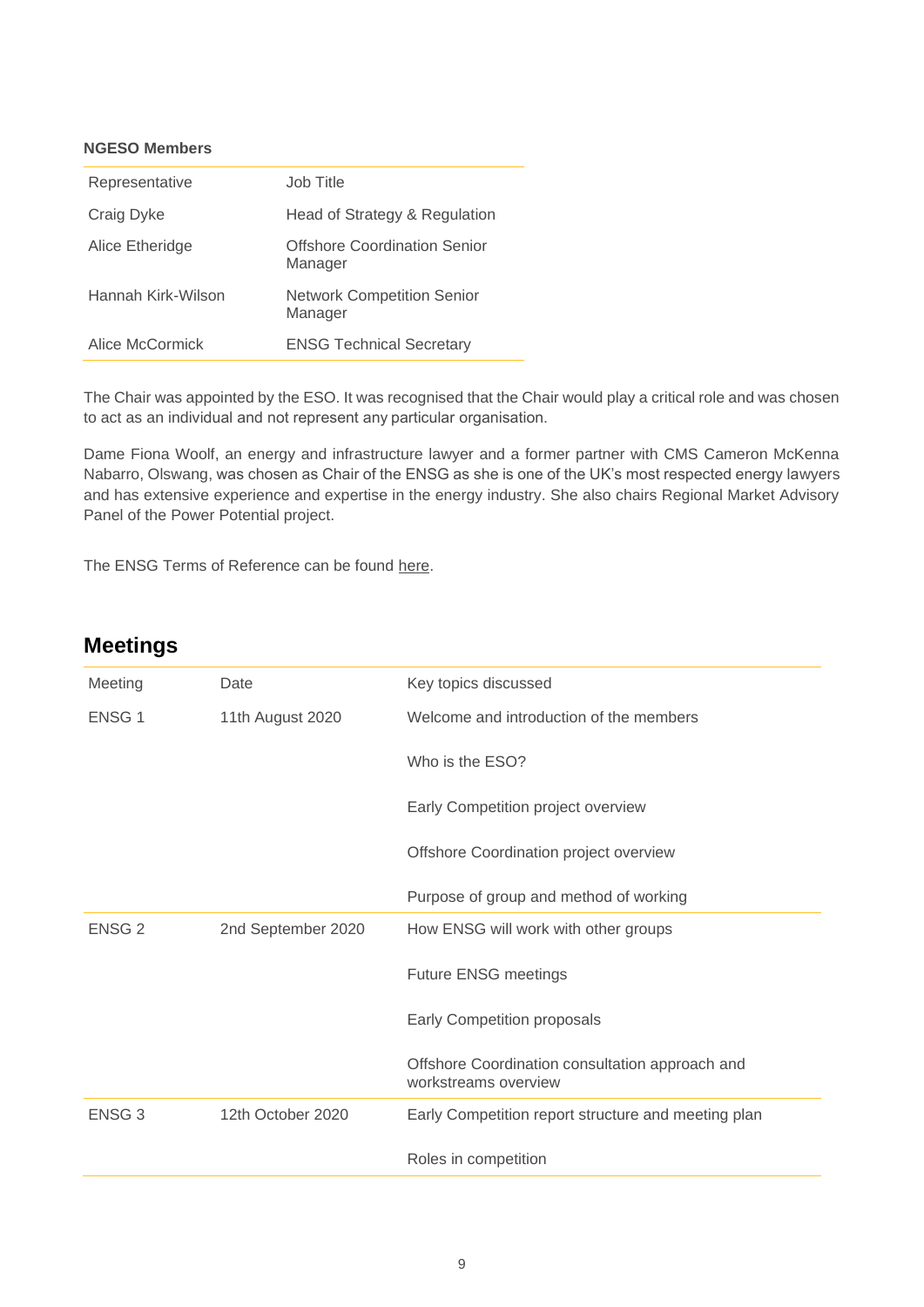|                   |                    | Offshore Coordination consultation update and key<br>messages                                           |
|-------------------|--------------------|---------------------------------------------------------------------------------------------------------|
| ENSG 4            | 3rd November 2020  | Early Competition process update and deep dive into Roles<br>in Competition                             |
|                   |                    | Offshore Coordination Phase 2 update and ENSG report                                                    |
| <b>ENSG 5</b>     | 19th November 2020 | Offshore Transmission Network Review update from BEIS                                                   |
|                   |                    | Offshore Coordination Phase 2 scope review                                                              |
|                   |                    | Early Competition consultation and stakeholder interactions                                             |
|                   |                    | Views from ENSG on ECP proposals                                                                        |
| ENSG 6            | 26th January 2021  | Early Competition Consultation Q&A                                                                      |
|                   |                    | Offshore Coordination update on position on Phase 2                                                     |
|                   |                    | Offshore Coordination Phase 1 stakeholder engagement                                                    |
| ENSG <sub>7</sub> | 2nd March 2021     | Early Competition Network Planning Roles and<br>Responsibilities (Including TO counterfactual approach) |
|                   |                    | <b>Early Competition Commercial Model</b>                                                               |
| ENSG <sub>8</sub> | 30th March 2021    | Early Competition Feedback on ECP Final Report                                                          |
|                   |                    | Early Competition summary of TO counterfactual approach                                                 |
|                   |                    | <b>ENSG Early Competition Report</b>                                                                    |
|                   |                    | Offshore Coordination summary of Phase 2                                                                |
|                   |                    | Offshore Coordination draft stakeholder approach vision<br>and principles                               |

The meeting minutes can be found [here.](https://www.nationalgrideso.com/future-energy/projects/early-competition-plan/project-documents-early-competition)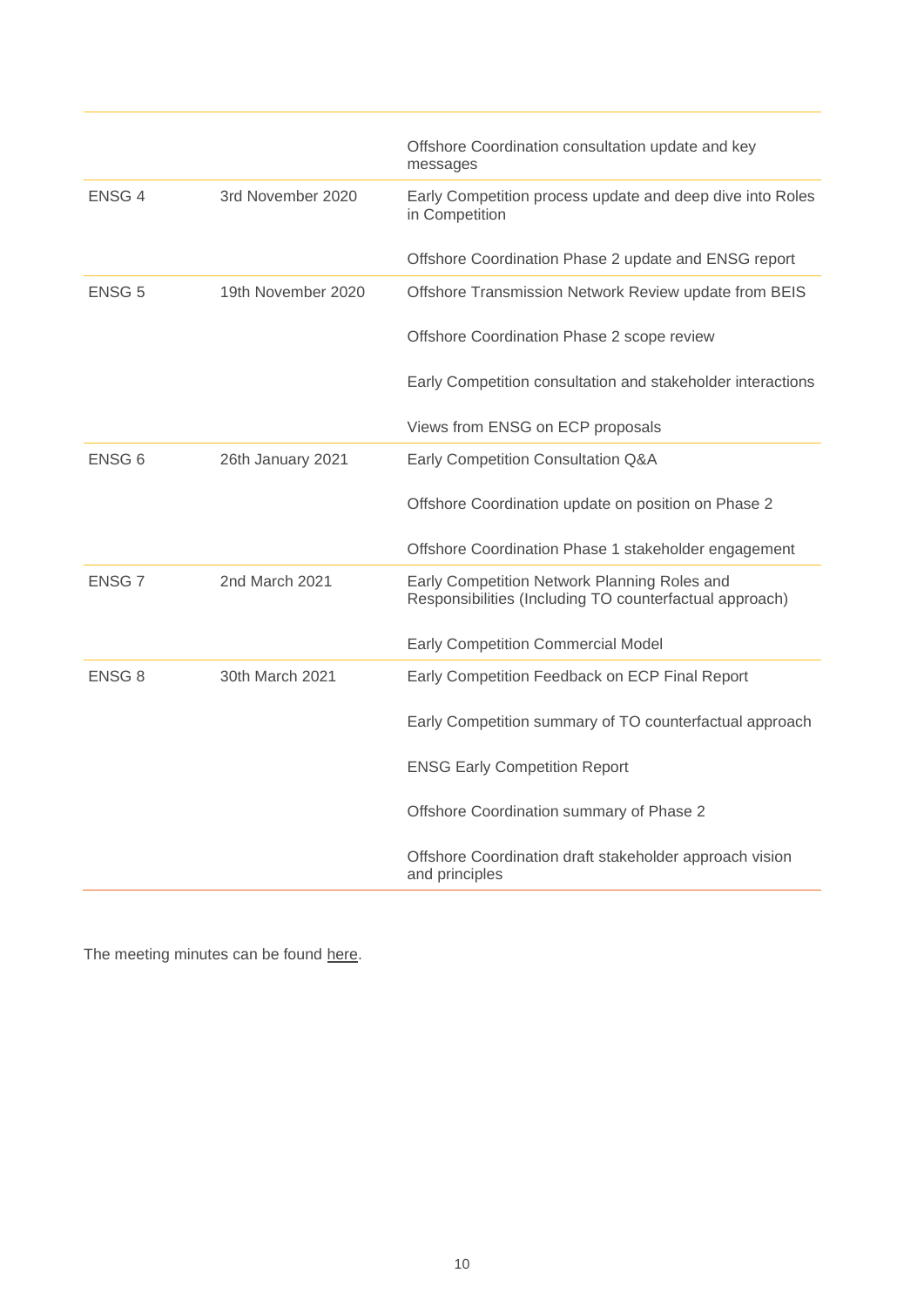# <span id="page-10-0"></span>**Stakeholder Engagement Approach**

# **The ESO's Stakeholder Strategy**

Members of the ENSG spent a significant amount of time understanding and providing feedback on the ESO's stakeholder strategy for ECP. The ESO provided pre-read materials ahead of the meetings to promote discussions. Following each meeting the ESO followed up with any outstanding issues with further information and follow up meetings with individuals where requested.

The ESO presented and provided evidence of their stakeholder engagement for each of their consultations. Figure 1 below shows the timeline that the ESO had been following for their consultations and stakeholder engagement.

# **Figure 1 - ECP Stakeholder Timeline<sup>4</sup>**



# **ENSG Initial Views**

ENSG recognised that ahead of the group being formed in August 2020, the ESO had carried out a large amount of engagement with stakeholders on Phase 1 and Phase 2 of the project.

Overall, the ENSG was impressed with the effort put into the stakeholder engagement the ESO carried out for Phase 2 of the ECP and said that it was above and beyond what was expected. Though the group did highlight they were disappointed in the number of responses received for the Phase 2 consultation, it was recognised the ESO did receive a lot of feedback through their webinars, workshops and bilateral conversations.

<sup>4</sup> <https://www.nationalgrideso.com/future-energy/projects/early-competition-plan/upcoming-and-past-events>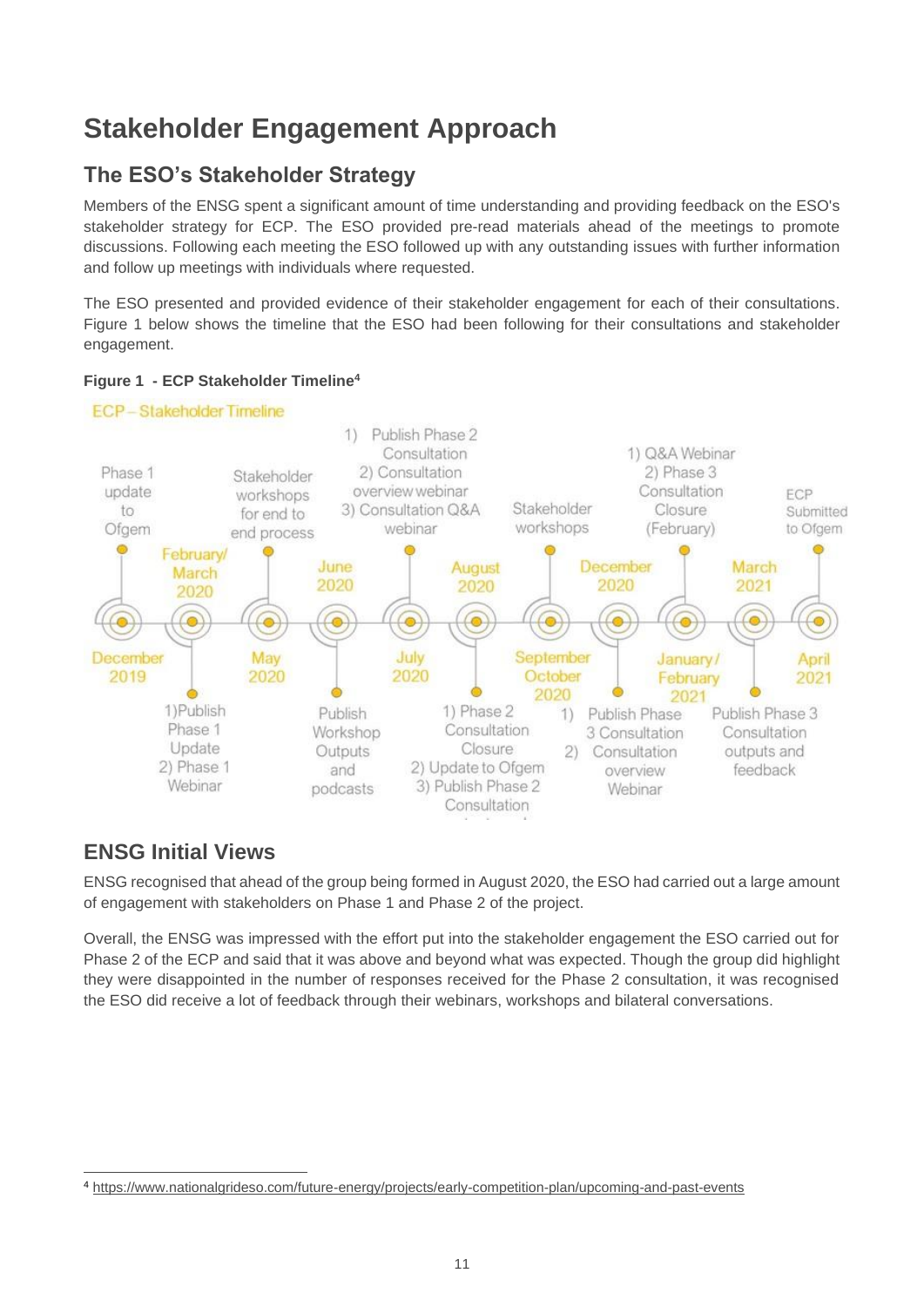# **Phase 2 Stakeholder Engagement**

# Meeting 1

The ESO introduced the Early Competition project, explaining what the ask from Ofgem was, what stage the project was at and the timescales for the project.

It was explained in the meeting that Phase 1 of the project had been to explore a range of models at a high level to decide which options to review further. Phase 2 was focussed on a more detailed development of the options and stakeholder engagement.

At this point, the ESO planned more interactive workshops in September to gather opinions and further develop the Early Competition model, which were open to all.

## Meeting 2

The ENSG was not able to review the Phase 2 consultation collectively, as it closed a week after the group's first meeting. Although the ESO explained, in response to the ENSG's question, that they did not expect the ENSG to review the Phase 2 consultation as a group and feed into it, the ESO hoped that organisations in the sectors or groups represented at ENSG would have already reviewed the consultation and replied. The ESO agreed that in a future meeting, the feedback received would be presented back and the ENSG could hold the ESO to account on how they would take the feedback forward to ensure the ESO were allowing all stakeholders to be involved and not unfairly prioritising one group over another.

The group made the point that with a lot of consultations coming out, it was difficult to respond in the timeframe, so they needed to allow stakeholders sufficient time to be able to formally respond The ESO agreed with the feedback and allowed more time. They also said that they would look at the structure of the document to make it more bitesize and to give it more visuals for the next consultation. The ESO said they had already extended the consultation period from four weeks to six following stakeholder feedback.

ENSG also said it is important to understand the reason and purpose of different types of feedback and the best channels for collecting. Consultations are very time consuming and the lone voice that can be valuable can be lost. Then, once you have the feedback it is important to consider what you do with it. Stakeholders want to know what is being done with their feedback to know they are not wasting time providing it. It was suggested that the ESO could have one-to-one conversations with stakeholders and ask if other channels were found useful. The ESO confirmed many channels were used, including bilateral conversations with all who responded to the consultation to get better insight into their responses. ENSG suggested that less but more detailed, higher quality conversations may be better in some cases or on some issues. The ESO said they could ask stakeholders how they want to be engaged.

The ESO encouraged ENSG members to attend the upcoming workshops.

# Meeting 3

The ENSG gave feedback on the consultation period timeline, recommending the ESO extend it. The ESO confirmed they had listened to the feedback and will be extending the consultation period from 6 weeks to 10 weeks to allow stakeholders more time to respond. The ENSG felt the new timeline was acceptable.

The ESO confirmed they had run workshops in September where 19 stakeholders attended representing 8 different organisations. The workshops covered:

- roles in Early Competition;
- operational incentives;
- risk allocation and post-preliminary works cost assessment:
- industry codes insights;
- indicative solution identification process;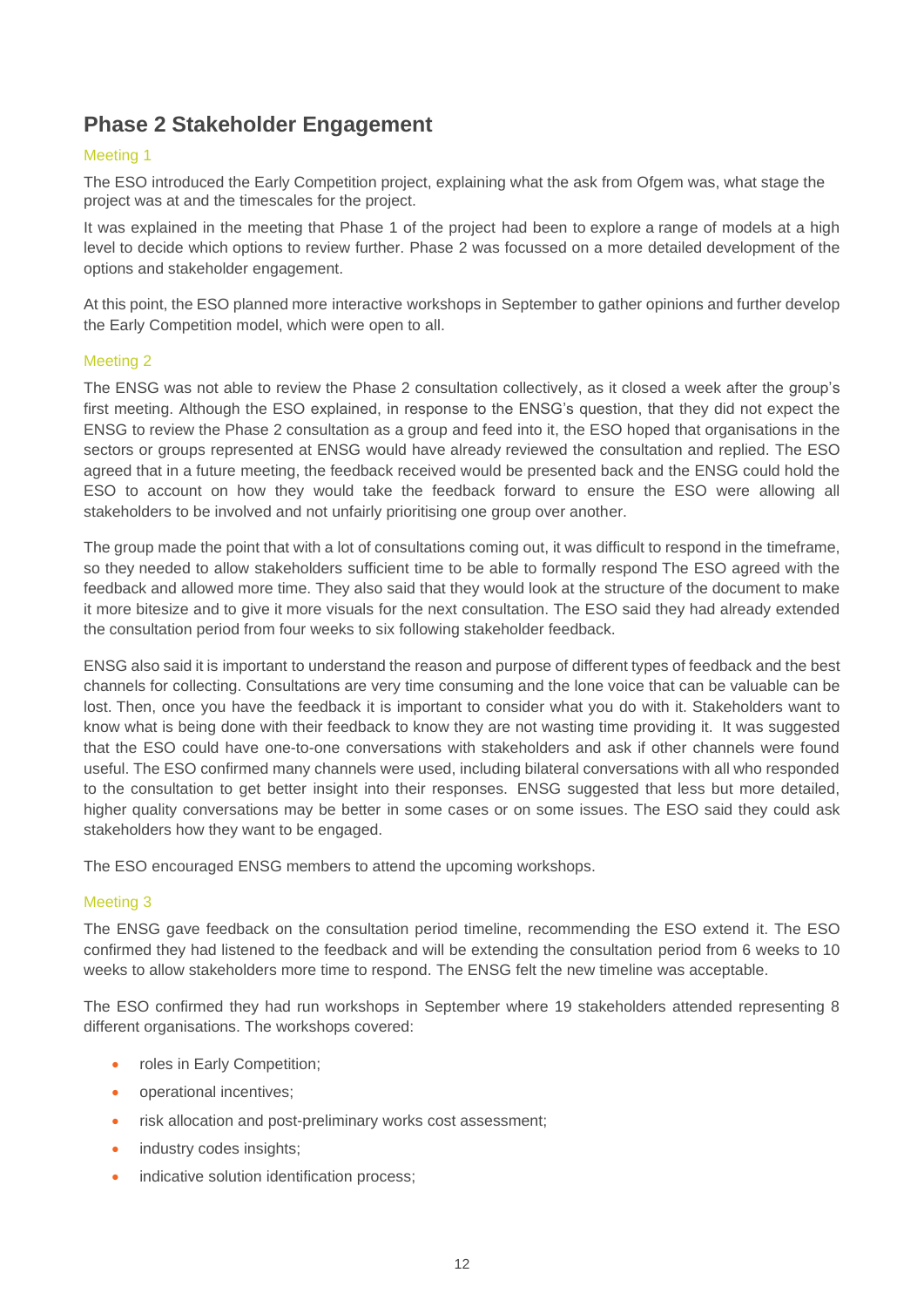- provisions of network information; and
- potential ESO roles in distribution Early Competition.

The ESO received a lot of feedback on their proposals and the feedback received from stakeholders would be built into the ESO's Phase 3 consultation. The ENSG were comfortable with the workshops the ESO had run to get a wider range of feedback.

## Meeting 4

The ESO presented to ENSG what stakeholder engagement had been carried out during Phase 2 and how the ESO had listened to stakeholder feedback. Figure 4 below shows the ESO's process.





The ESO presented how they had listened to stakeholders and investigated by:

- ESO internal discussions with relevant teams
- Bilateral discussions with their stakeholders
- Engagement with TOs
- Consulting industry experts, or BEIS and Ofgem
- Exploring industry codes
- Liaising with the Electricity Networks Association (ENA)

The ESO confirmed they will be publishing a document including the stakeholder feedback they had received and how the views have been used to inform their proposals for the Phase 3 consultation.

# **Phase 3 Stakeholder Engagment**

#### Meeting 4

The ESO gave an overview of what engagement was planned for Phase 3 and how the feedback received had been used. The ESO used the below figure to show the approach for the consultation.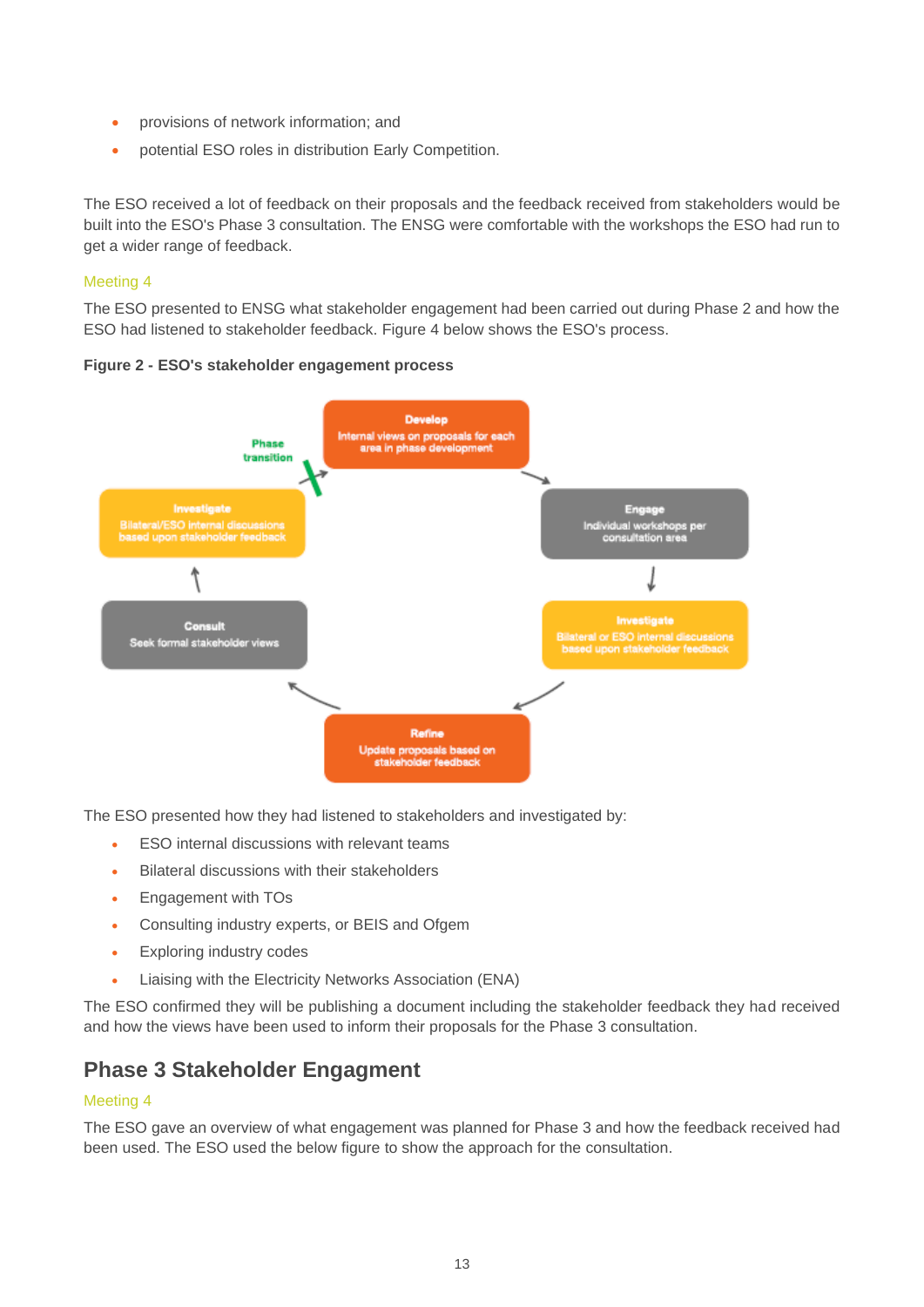### **Figure 3 - from ESO slides in Meeting 4**



The ESO said they had been speaking with Ofgem to confirm when the final RIIO-2 determinations would be published to ensure their next phase consultation would be published ahead of it, which was planned to be in early December. The consultation was planned to be open for 10 weeks. The ESO said they were going to notify stakeholders that the consultation would be going live through Twitter and newsletters. Then a week after publication there would be a launch webinar which was recorded and published on the website. The ESO considered the feedback from the ENSG that the consultations are large documents and are time consuming to reply to. The ESO informed ENSG that they planned to run some Q&A workshops to allow stakeholders to ask questions and feedback comments. Each of the webinars would be run twice, looking at specific chapters in the consultation:

- commercial model and implementation
- roles and Early Competition at distribution level
- project identification and end-to-end tender process

The ESO confirmed that they were happy for people to feedback verbally instead of in writing. In these cases, someone else from the ESO would take notes and then they will get written confirmation from the respondent that it was captured correctly.

The ENSG asked the ESO, based on the lower than expected responses to the Phase 2 consultation, if they planned to do anything additional for Phase 3 engagement to solicit additional number of responses. The ESO said they were looking at different approaches and speaking to their internal communications experts on what can be done through Twitter. The ESO also runs an Operability Forum which would include an agenda item on Early Competition. Newsletters from the ESO were also to be used to get to a wider audience as well as calling new stakeholders to ask how they could engage with them and get them more involved.

The ENSG said that in order to get the best feedback, the ESO needed to identify who the audience was and be clear on who the potential competing entities may be and ensure they are targeted and are aware of the process, as this might not be something the targeted audience has yet focussed on. For the process between Phase 2 and Phase 3, it would make sense for there to be a reassessment through the terms of reference for development of the ECP to understand whether it has been clearly identified and adhered to, as there is currently no visibility of that. The ESO said they had the Ofgem published letter which was high level in terms of specific models. They also had an advisory committee to ensure they were delivering against the scope.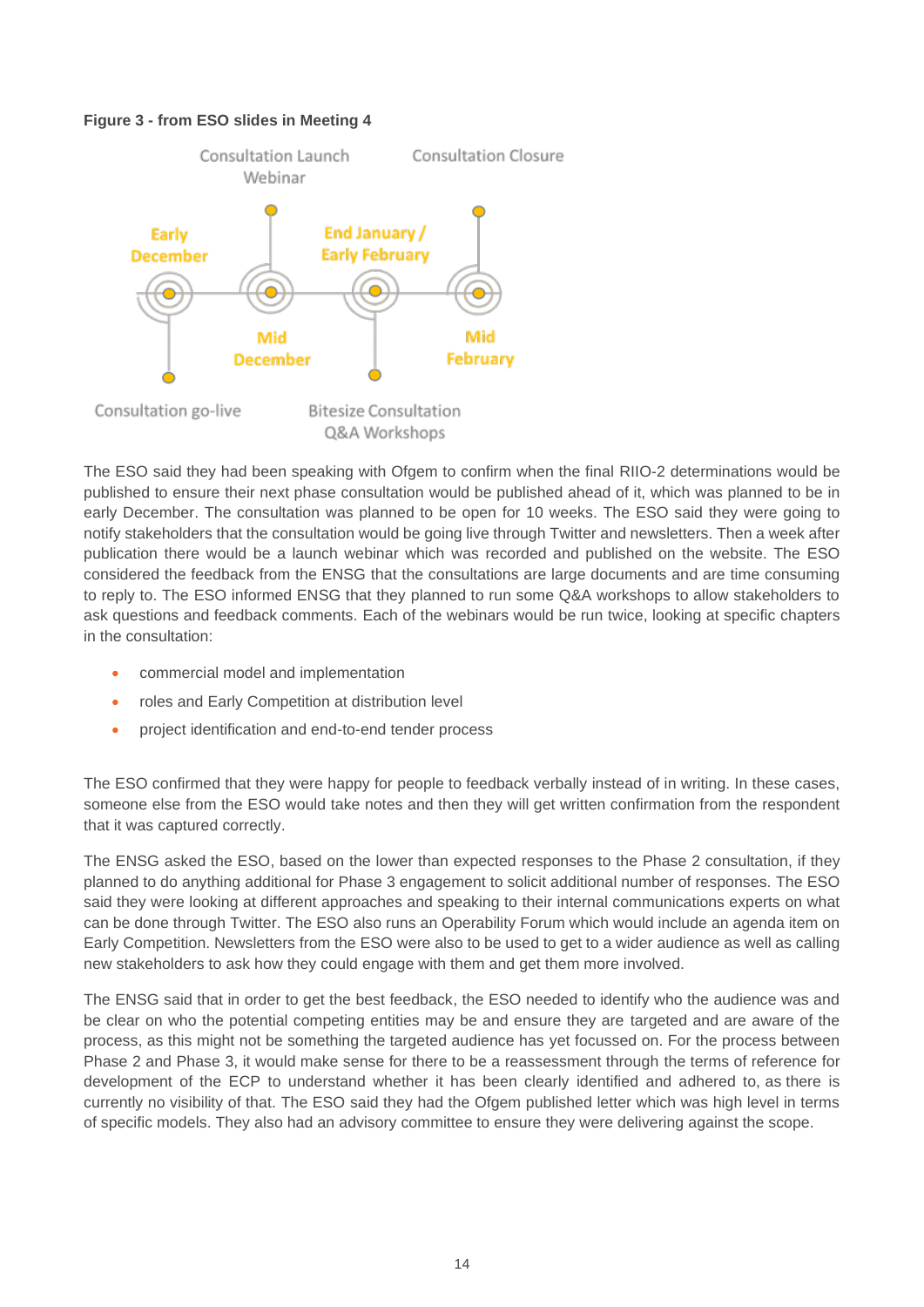The ENSG also challenged the ESO on how they know the individuals are competent and are giving the views of the company or sector without a formal response when receiving feedback during the workshops. The ESO agreed to consider that more.

The ENSG wanted to highlight the importance of the feedback the ESO had received and wanted to ensure it was being considered ahead of the next consultation. The ENSG also wanted the ESO to provide reasoning behind their decisions to give comfort that the points being made had been well thought through and that it had considered all the feedback received. The ESO agreed with this.

### Meeting 5

The fifth ENSG meeting mainly focussed on the Offshore Coordination project. In terms of Early Competition, the ESO gave an overview of their positions that were stated in the ECP Phase 3 consultation published in December. The ESO said they had taken on board the feedback from the group that the last consultation was long and difficult to get through, so they had restructured the document to make it as easy as possible to read and respond to.

The ESO gave an overview of what engagement had been done during the project so far and what engagement was planned.

The group recognised that the ESO had reviewed the Phase 3 consultation timeline and extended the consultation period to 10 weeks, thanking the ESO for giving a more realistic timeline.

## Meeting 6

The ENSG was keen to understand how the Phase 3 consultation engagement had gone so far and what the views were on the engagement as there had been various virtual sessions on the consultation that were open to its members. The ESO said they had been getting positive responses and the sessions had been going well. 65 people downloaded the consultation with 300 views of the news articles and 40 people attended the launch webinar. 20-25 people had signed up for each of the upcoming Q&A sessions. For other engagement, the ESO had worked with the International Project Finance Association (IPFA), to target the financial community as they were missing from the Phase 2 responses. Twitter was used to communicate as well. The ESO Future Energy Scenario (FES) team and the ESO Electricity Ten Year Statement (ETYS) team supported by presenting to the industry how Early Competition may fit in with their annual publications and what the impact could be on the Networks Options Assessment (NOA).

The OFTO representative said he attended the IPFA webinar and thought it was good to get more engagement in that particular area.

The Chair asked whether the ESO had received any feedback on the structure of the Phase 3 consultation report and how they posed the questions in each section. The ESO said it is not something on which they had received any feedback but had tried to make questions straight forward to answer with a "yes" or "no" and that they had tried to make it clear that respondents could respond with as little or much as they wanted to.

The ENSG asked whether the ESO had sought input from focussed infrastructure banks. The ESO confirmed they had and were hoping to get some responses from them to the detailed proposals. The ESO had been having conversations with the banks throughout the year to help inform their proposals. The banks had not responded to the Phase 2 consultation.

# Meeting 7

The ESO presented the engagement that had been done to date as part of the project. The ESO had received 12 responses to the Phase 3 consultation, which was an improvement on the Phase 2 consultation response.

The ESO carried out a deep dive of the role of the TO. The ESO had been considering three main quesitons:

• Should TOs be able to compete and participate in Early Competition?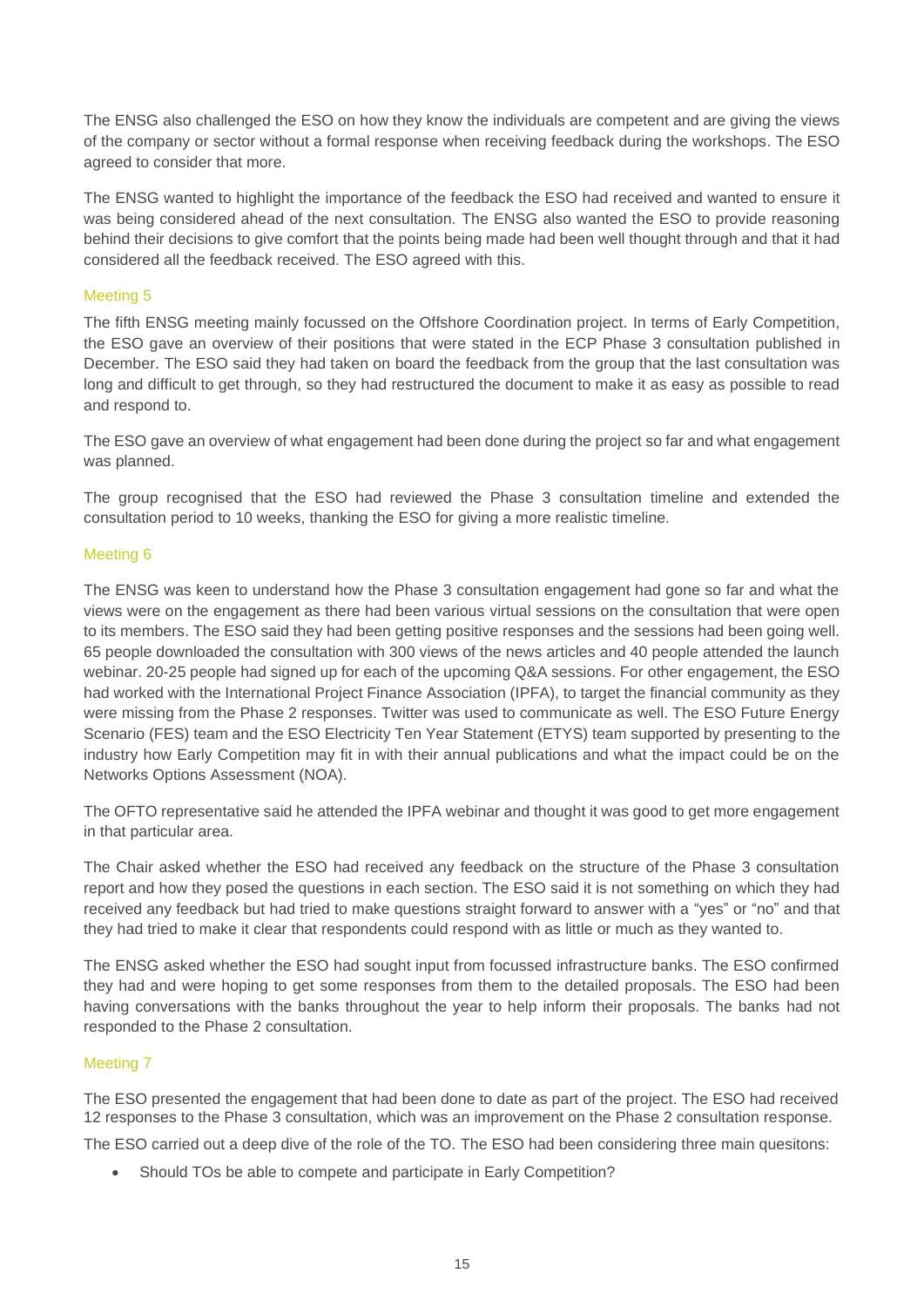- If they can, what form should that take?
- If they are participating, how are conflicts of interest to be managed?

The ESO had held further bilateral conversations and joint discussions with the TOs, building on what had been discussed during Phase 2.

The ENSG OFTO representative said there had been a lot of effort from the ESO to solicit feedback in their consultation and he was conscious of the difficulty to get responses. He said the ESO had done what they could to get feedback from the industry. He went on to say the issue was not in the efforts to solicit feedback but rather how the results are presented, what is done with the feedback it and how subsequent ESO positions have been justified.

#### Meeting 8

The ESO had circulated the draft ECP report to the group prior to the meeting and were keen to hear views on how comments from ENSG have been included. A paper on stakeholder engagement on the roles of the TOs and responses to the feedback had also been circulated to the group.

The group said the ESO had done well to have taken on board the ENSG's views on the need to argue their recommendations and justify them. The ESO had also linked those positions and recommendations to the understanding of the inputs from stakeholders. The Chair said the stakeholder views had been included in the report but there were sections where they were missing. The executive summary also did not include much detail on the reasoning. The ESO said they were trying to give a view of where there was the most diverse range of views or where they have a consensus rather than leaving the reader to dig into an annex to find it.

The DNO representative commented that Ofgem would usually set out who the stakeholders were rather than keeping it anonymous. That would have made the report sharper and made it clearer why some stakeholders disagree and have issues. The group agreed that the ESO could do more to identify which stakeholders or which categories of stakeholders support which position.

The group discussed the "You Said, We Did" document. ENSG said the document was a detailed read and it is quite a long document. ENSG said it would be useful to flag in the ECP report where to look in the "You Said, We Did" document to link the two documents better, or at least include more references to the "You Said, We Did" document in the report. The group agreed the document provided an important backing to the detailed consultation and recognised it is difficult to get the right balance as it is a very systematic and functional document. The ECP needed to be readable.

The ESO said they would submit the ECP report to Ofgem at end of April and publish it on their website at the same time. They were planning webinars for mid-May to go through some of the content of the plan submitted to Ofgem. Ofgem intend to run their own consultation on it in the summer.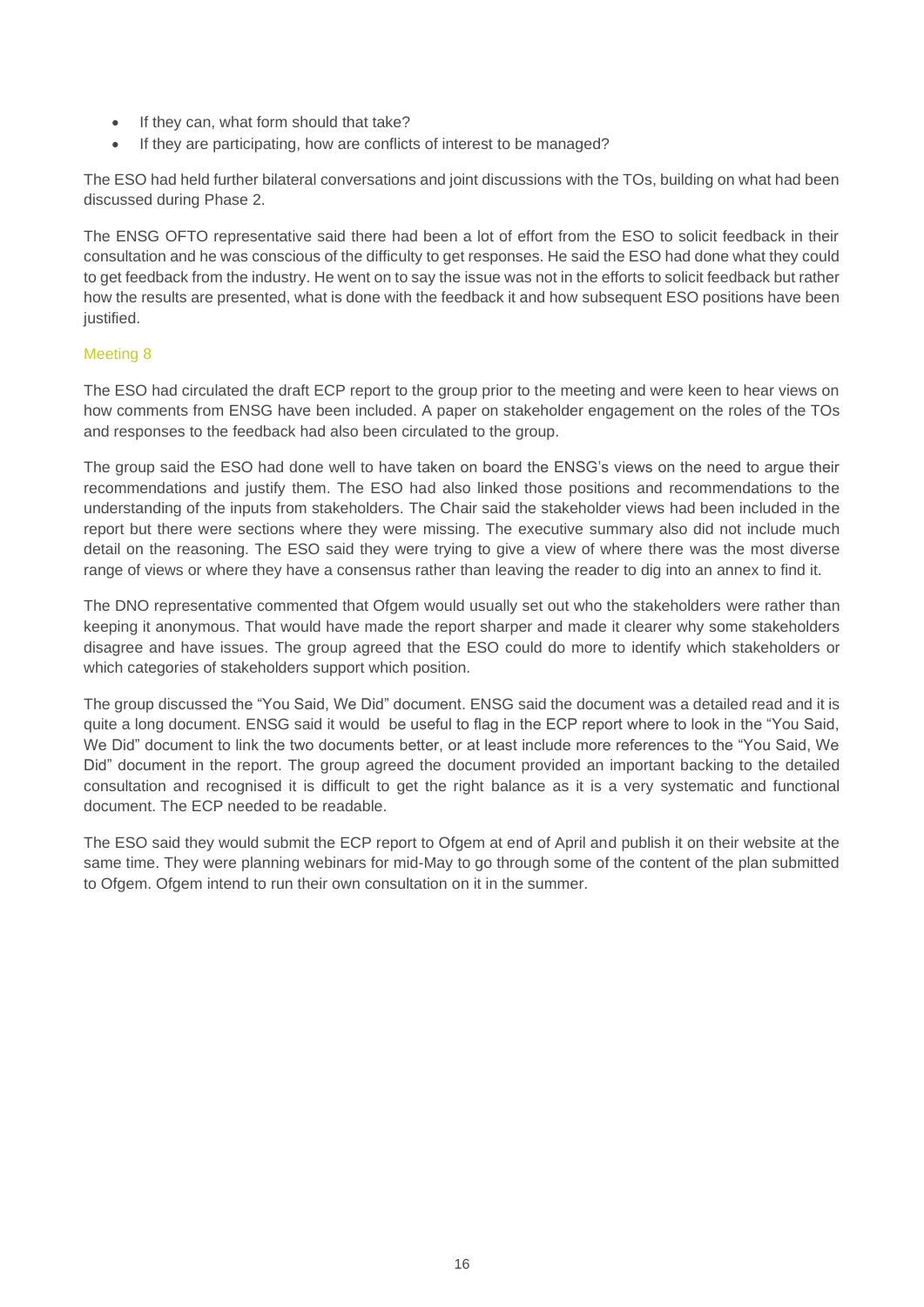# <span id="page-16-0"></span>**Assessment of Proposals**

The following section summarises the discussions and challenges from the ENSG on the ESO approach to assessing and developing their proposals for the ECP.

Overall, the ENSG felt that the ESO has explored many of the options thoroughly and used data, feedback and other examples, including international experience to assess the proposals.

The main challenges from the group were around the conflicts of interest and roles of the incumbent transmission owners (TOs) if they are allowed to compete in some manner. The ENSG asked for a "deep dive" on this which the ESO was happy to provide. There was a particular interest in the TOs role in transmission planning and how decisions are made under the Network Options Assessment (NOA) process. The possible option of the ESO taking on more responsibility in the planning process was met with some hesitance initially on the part of the ESO, citing lack of/duplication of expertise to take on the role. It was also felt that more time could have been spent exploring the option of the TOs providing a counterfactual. In response, the ESO organised an industry workshop to allow more feedback to be given to this option and produced a paper for the group detailing stakeholder engagement in relation to it in more detail.

These issues lie at the heart of the ECP and opinion is bound to be divided. Recognising the difficulties of policing the proposals for managing the potential conflicts of interest (including ring-fencing the TO bidding team where further detail remains to be developed), the ENSG was concerned about the perception that potential competitors may have about the TOs' participation in the competition, either as a counterfactual or as a market bidder, and suggested that a concerted market engagement exercise should be undertaken to assess investor appetite. The market is not likely to respond until Ofgem and BEIS have taken the key decisions as to next steps in turning the ECP into reality.

## Meeting 1

The ESO gave an overview of the ECP in the first meeting.

ENSG questioned what might cause a project to not be suitable for Early Competition. The ESO said that a project does not meet the necessary criteria where new, separable and certainty are all criteria, so there may need to be a few iterations of the NOA process before it becomes clear. It also may not meet the criteria if it is an urgent project or is further along in development. It had also been set out in the consultation where Early Competition may need to be abandoned part way through. In any of these cases it may be considered as part of the Late Competition model<sup>5</sup>.

The ENSG challenged the ESO on whether they had considered legislation changes and what options could be taken forward without these changes. The ESO said it was limited on what could be run without legislation changes and had taken legal advice on the subject. The ESO have looked at UCR and whether you could run anything under that, which is difficult due to the potential level of change post-tender and that you may not always be awarding a contract at the end. The pre-legislative form of competition comes in the form of Pathfinders and evolving them toward the Early Competition proposals.

The ENSG also raised an issue around third parties owning and operating transmission assets connected to a reticulated network as causation and liability are difficult to prove if there is an incident (even if the project is separable). The ESO confirmed this issue had been raised and there was a need for assurance of technical quality and to put in place frameworks that can provide clarity of what additional requirements there may be to enforce the right standards. 

# Meeting 2

<sup>5</sup> A project would be considered for Late Competition after the project has secured planning consent. It will be the responsibility of the relevant regional TO (National Grid, SHETL, or SPT) to undertake any preliminary works necessary to progress the project to the point of securing consent for the project.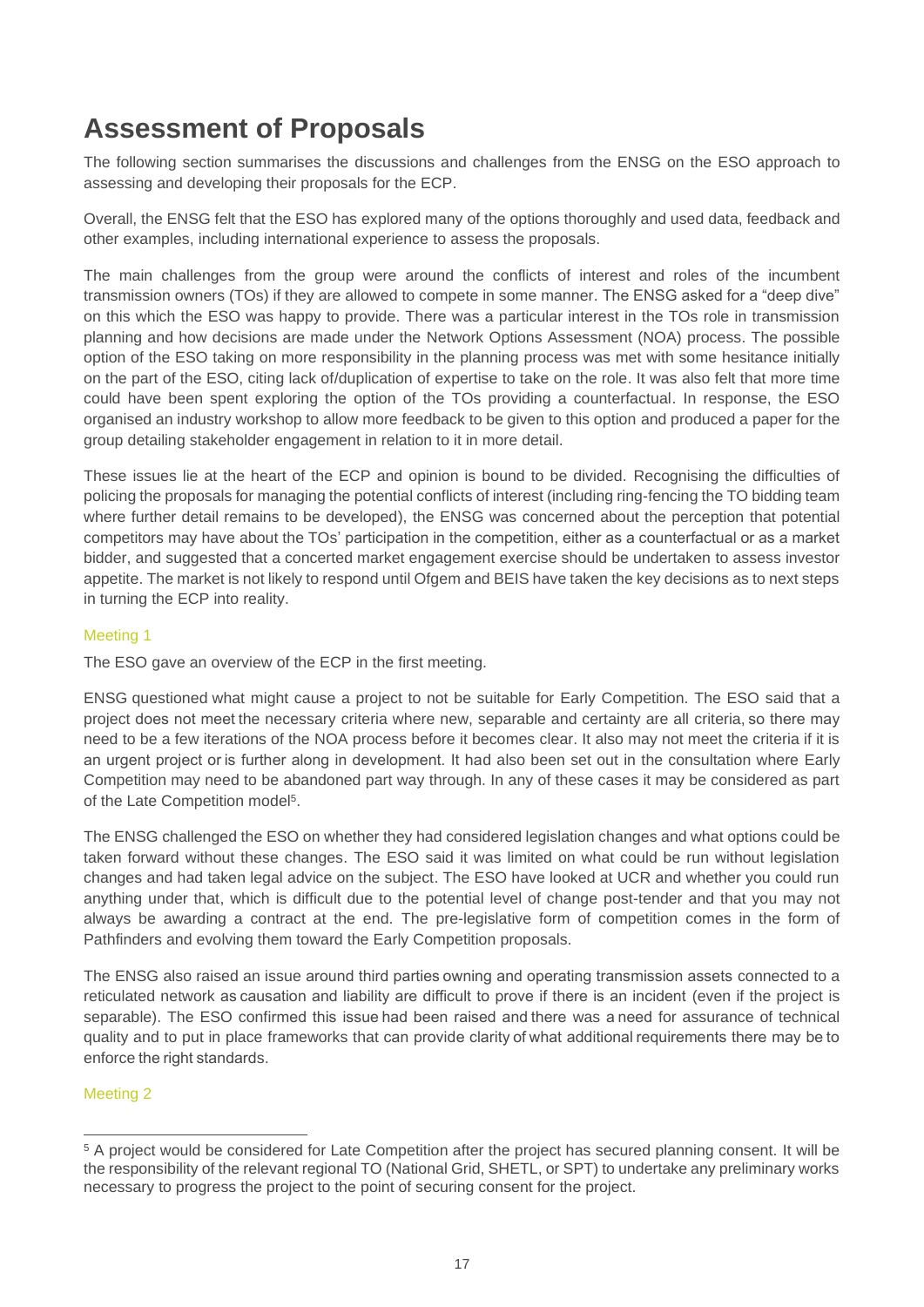The ESO led discussions on the following areas with the group:

- Suitability for competition
- Roles and responsibilities
- Tender process
- Commercial model
- Post tender award
- **Distribution**

The ESO were challenged about saying in the consultation that code changes were minor to introduce Early Competition. The ESO said it was too early in the process to discuss in detail how the codes may be impacted. A high-level assessment has been included.

The Onshore Developer representative questioned whether developers had been engaged with and if the benefits had been made clear to them. The ESO said they had engaged with developers, with some responding to the consultation, and the ESO had been clear that, in its view, introducing Early Competition could support low cost and faster delivery.

The Chair asked how planning would work post legal separation of the ESO from National Grid Electricity Transmission and how it could be ensured that it is done independently and transparently to create the necessary level playing field. The ESO replied that the TOs have had a strong input into the process but going forward the ESO will need to take on more responsibility and they are looking into how to make that planning process work. The ENSG felt that it is fundamental and that they can see why TOs might be sensitive, not the least because it is not straight forward when something goes wrong to understand who is responsible for the fault when you have two sets of assets interacting with each other. It was agreed it is difficult to carry out this part of the process without knowing that a thorough planning process review is going take place. The ESO said this will be considered as part of Phase 3.

The ENSG said that the process the ESO are considering seemed to be a standard procurement pattern and having a two-stage process would help to resolve issues.

The Asset Contractor representative said they would support not having a bid bond at this stage as the aim is to attract as many competitors as possible and bid bonds always add cost which would deter bidders. A key argument was that project funders would likely be requiring performance bonding, and this would represent duplication. It was discussed that it may be good to consider keeping options open and if it is found projects are not moving fast enough over the first few years, it would be possible to consider what can be used to encourage them to be faster. The ESO said the consultation was not as clear as it could have been on bid bonds and there was little support for performance bonds as well. The ESO would need to retest bid vs performance bonds.

#### Meeting 3

The ESO gave an overview of the proposed roles for Early Competition and highlighted that they had published a thought paper on the proposed roles and gathered stakeholder feedback through written responses and bilateral conversations. Feedback suggested there was some overlap of the roles and there would be benefit from being defined further.

The Asset Infrastructure Investor representative asked whether the ESO had looked at examples elsewhere to support development of their proposals, including networks in other sectors. The ESO confirmed they had looked at Thames Tideway and how that is set up as an example as well as Pathfinders.

The OFTO representative asked if any potential conflicts had been identified in the roles the ESO are considering against the Late Competition model as it is not clear how a project might transition from being considered for Early Competition to the Late Competition model. The ESO confirmed they had created a map of how the process will work and how decisions will be made. The first stage gate will require the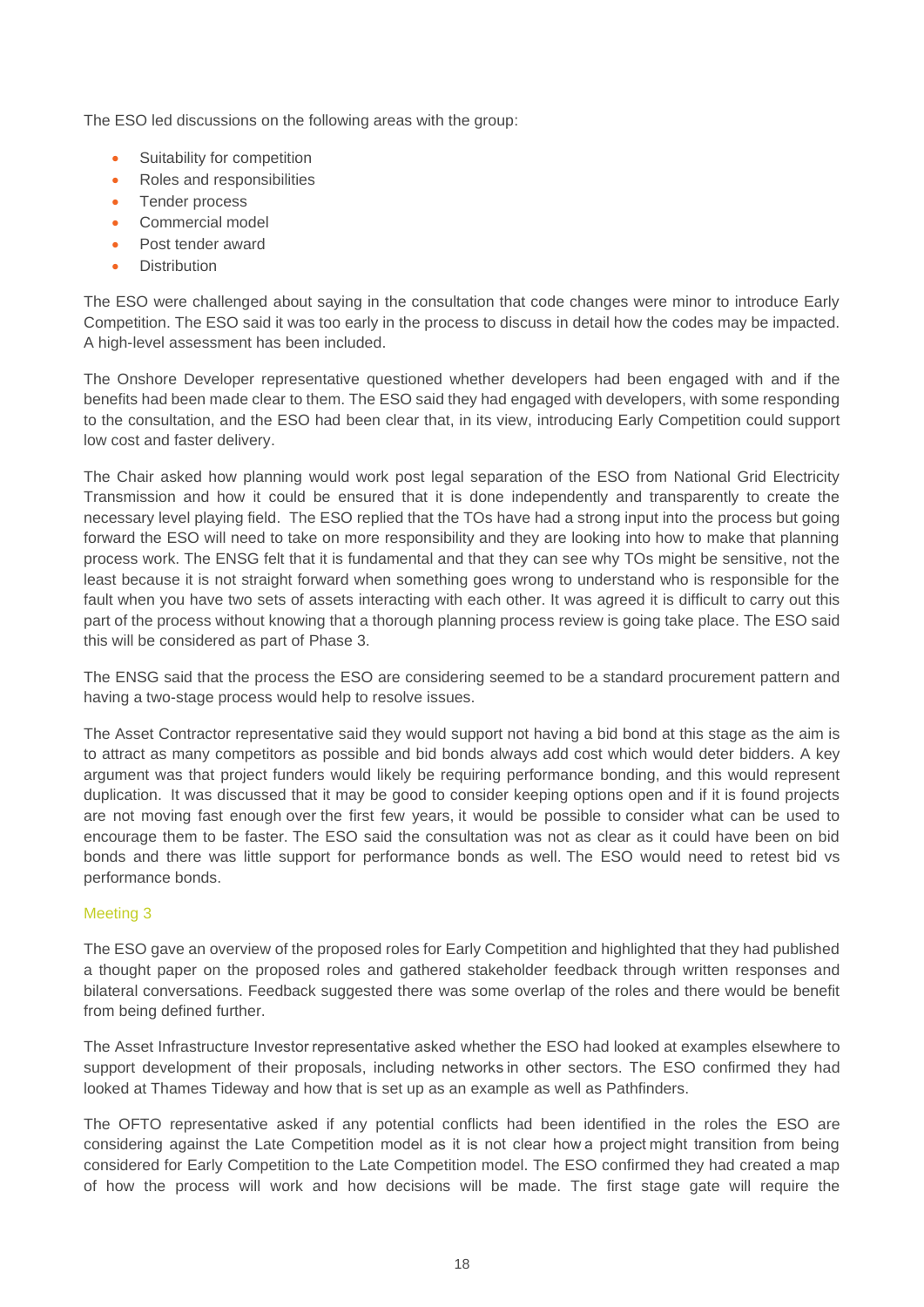planning bodies to decide on the need and as part of that there will be a decision by the Approver, Ofgem, on whether the project will go into Early Competition or Late Competition. The ESO said they are discussing with Ofgem what the roles for Late Competition are. It was felt the issue is that the TO moves from bidder to contracting counterparty between Early Competition and Late Competition. This has not been addressed.

The group challenged the ESO on whether they had considered what would be required for the ESO to be able to take a greater role in the transmission planning process leading to Early Competition themselves. The ESO said it had been considered as an option, but the TOs have other planning functions based on their licence conditions (notably asset health and new connections) and if the ESO perform this role there may be duplication and loss of synergies. The ENSG said this is a key contentious part of the programme. If the ESO recommends they do more of it, they are increasing their role, but they have their own interest at play as the system operator. Equally, there is a clear conflict where TOs are bidding into a competition when they have had a role in designing what is to be competed in the planning phase. But part of the role of the ENSG was to input on the need ensure there was a fair and transparent process. The ENSG wanted to see views and arguments of what would be put forward to Ofgem, particularly from stakeholders. It was agreed that this needed to be discussed further in future meetings.

The DNO representative said the ESO needed to consider the fact that the proposal that TOs should be allowed to compete as any other bidder was essentially taking the TO out of the regulatory framework in which it was designed to operate  and questioned if this would deliver additional cost benefit to the end consumer. This was felt to be an issue which had not been considered as no cost benefit analysis exercise had been undertaken as part of the ECP work. The DNO representative said the organisation they represented was becoming increasingly nervous that the ESO, as a licenced entity, was consulting on the roles and responsibilities of other licenced entities, which included proposing to expand the roles and responsibilities of the ESO itself (in order to manage potential conflicts of interest in the planning process, that would identify what was to be competed).

The group felt the role of the ENSG was to make sure the process the ESO proposes is balanced and fair. The ESO were asked what processes and controls they had in place for carrying out consultations; Ofgem have very strict processes on managing consultations. The ESO said Ofgem would see the ENSG as a key part of the ESO process on stakeholder engagement. Ofgem had also asked the ESO to do QA on the process and then said that Ofgem is planning on scrutinising how the ESO had carried out this process.

#### Meeting 4

The ENSG challenged the ESO on whether they planned to provide reasons for the decisions and the ESO said that the consultation document would signpost how the decisions had been made.

The group said the risk allocation and operational incentives will determine what type of investors will be attracted and asked to what degree the ESO had done any assessment into that in comparing the counterfactual of the current arrangements in place. The ESO said that in the early stages they looked at having similar incentives in place to those that the onshore TOs have but felt they would be less appropriate. So, they had been looking at the OFTO regime and Pathfinder regimes. Currently, the OFTO floor is 90%, whereas in the Pathfinders, where you might have a different type of participant, the floor is 0%. The ESO looked at having something similar but as there are different investors, they needed to consider the floor and having some elements of these regimes for incentive design on a case-by-case basis.

The ENSG asked the ESO whether the ESO had considered risk allocation between the consumer and TOs. The ESO said it was not something they had fully considered yet and they would consider it as part of the next consultation. They had not started with the existing RIIO risk allocation, they were building it from bottom up whilst keeping an eye on OFTO regimes and current regime as well as looking at what Ofgem are considering for the Late Competition model. When they get to a built-up position for Early Competition, Ofgem will demonstrate what they think is an appropriate balance between consumers and bidders to make the process work at an earlier stage. Then they will need to look at that against the RIIO regime.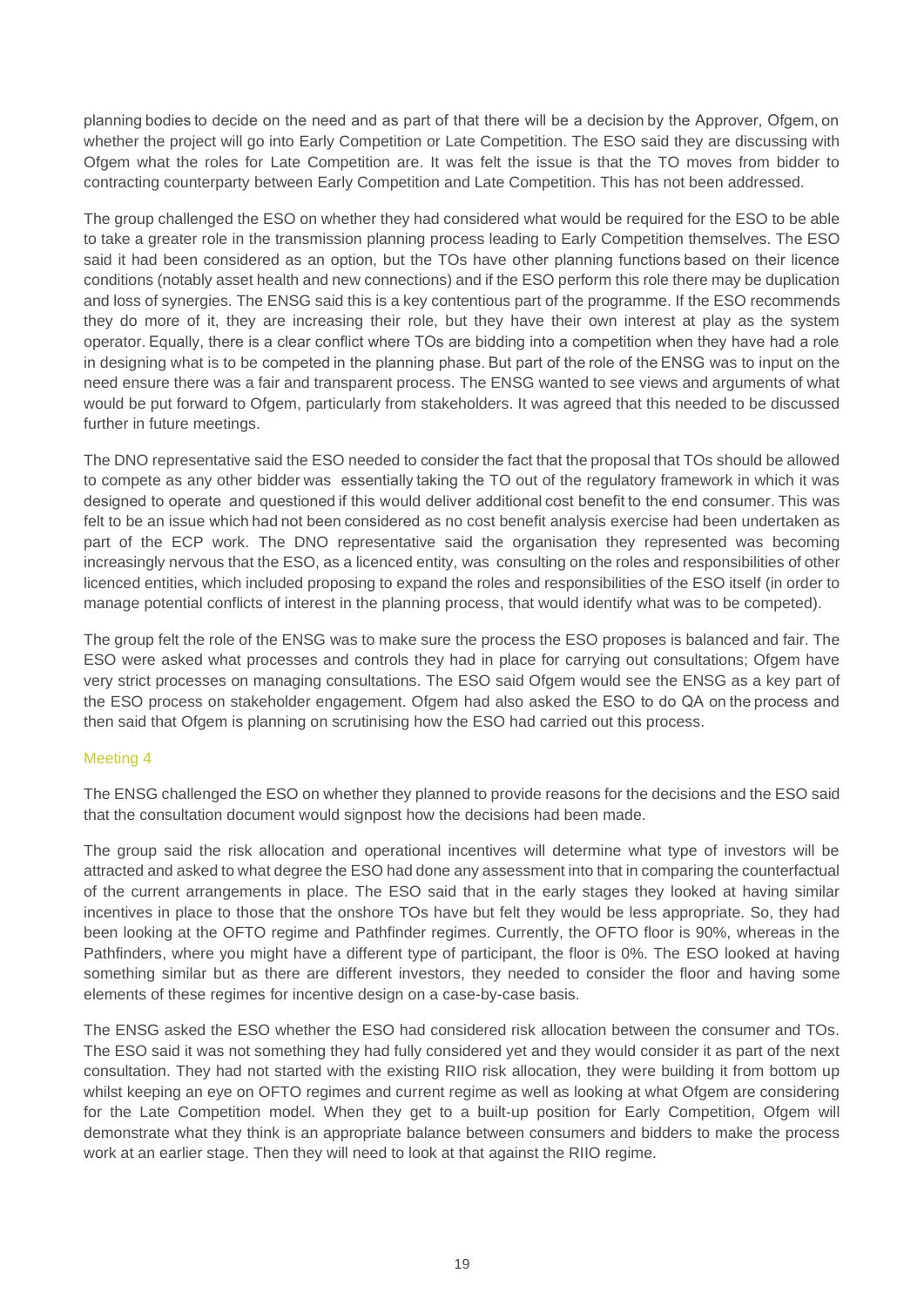The ESO said they used webinars to test the question of whether more information is required up front as part of the tender or if it is a case of additional studies to be done once bidders have set out their outline proposal. Feedback suggested that it would be very difficult, if not impossible, to provide all the information on all the different permutations that might come back and that studies, particularly network impact studies, are generally unique to the proposal. So, feedback said impact studies will be necessary and it will not be possible to provide the information up front to remove the need for additional studies once outline proposals have been prepared.

The ESO had planned workshops to look at who would be best placed to do those studies; currently it is the TOs. It needed to be considered how to complete those studies without creating a conflict of interest. There also needed to be further consideration of what information is available with more granularity, and how to work around the lack of availability.

#### Meeting 5

The ESO gave an overview of their positions set out in the consultation published in December 2020. There were no challenges from the ENSG at that meeting.

## Meeting 6

The ESO spoke about the responses to the Phase 2 consultation document on the roles of the TOs and perceived conflicts of interest and how these were used to inform the ESO position. The ESO recognised that stakeholders wanted more detail for the post-tender award costs assessment process, so this was provided in the Phase 3 consultation.

The ESO led a Q&A on the proposed commercial model. The group challenged the ESO on their proposal for a debt competition. The ESO said they needed to do some market soundings and research and will provide bidders with assumed terms of debt. The group also challenged whether the ESO had done enough engagement to inform their proposals. The ESO confirmed they had taken input from infrastructure banks throughout the year through a number of bilateral discussions to inform their proposals. Some were also represented in the May workshops.

The group discussed what the ESO were considering for performance bonds. The ESO replied that in their proposal they set out a performance bond or some other equivalent form of security. The ESO have used the phrase "bond" but are not sure whether that means "bond" in the strict sense of the word (it could be a letter of credit) or whether something more similar to what exists for offshore projects is appropriate. For offshore, there is already a form of performance bond through the construction period in the codes set at 20% of the capital. It can be considered whether that is the correct number. How security is provided currently depends on the organisation's credit rating; at a certain a level there is no need to provide security, otherwise there would be a need to provide a letter of credit or escrow arrangement, for example. The ESO said there is the potential for double counting where the party may need to provide security to their debt provider for the same risk, so it needs to be explored whether more than that which is necessary is being asked for.

The ESO then led a Q&A on project identification and the end-to-end process. The group questioned whether the ESO had considered how environmental and social implications would be considered and fully taken into account. The ESO confirmed that they had considered this and expect the impacts to be a key feature of what is assessed. A separate meeting would be organised with the environmental representative. Environmental requirements would be a key requirement of the first stage invitation to tender (ITT).

The ENSG also challenged the ESO on whether they had considered in detail how the Early Competition process will fit in with the NOA, FES and ETYS annual processes. The NOA<sup>6</sup> considers options for upcoming projects each year, with more certainty in later years. The ESO said it had been considered and the pre-tender process will fit with NOA cycles. The process will be to identify that the project meets the criteria in the first year

<sup>6</sup> More information on the NOA process can be found here: [https://www.nationalgrideso.com/research](https://www.nationalgrideso.com/research-publications/network-options-assessment-noa)[publications/network-options-assessment-noa](https://www.nationalgrideso.com/research-publications/network-options-assessment-noa)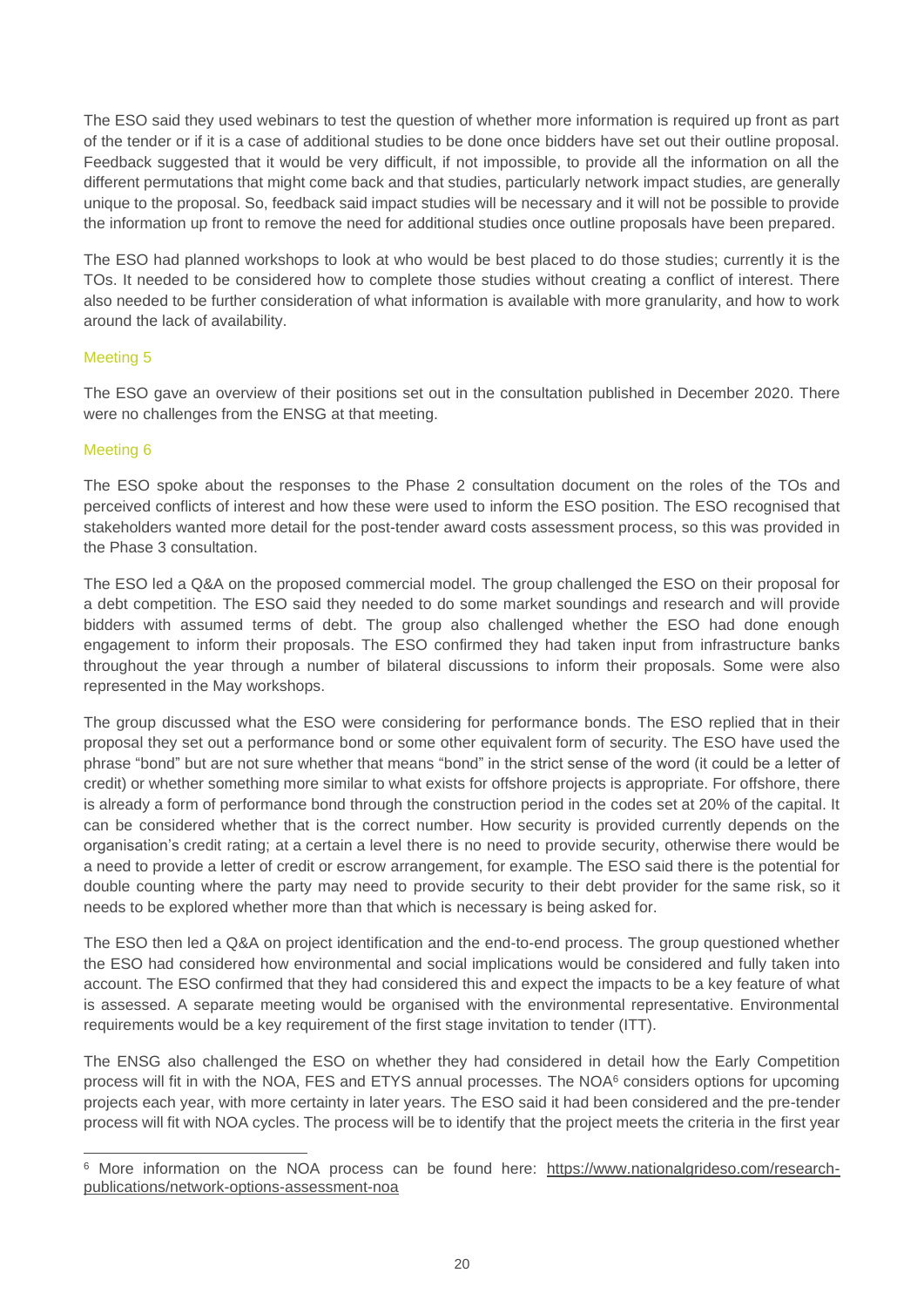NOA. When the project is considered in the NOA the following year, it will be considered if there are any major changes, and if not, the ITT will be launched and the project will not be assessed further in future years of the NOA and be frozen in essence as the ESO need to commit to high level solutions.

The group then discussed the roles and responsibilities proposed by the ESO. The group said they had raised concerns regarding this in the past. However, it was important to consider the views of prospective bidders in light of this approach to include TOs and what this may do to their appetite to participate in the competition process. This will define the success of the proposed competition and the whole Early Competition concept.

The DNO representative said they agreed with what has been discussed so far in relation to Early Competition being considered in distribution. However, as the roles of DNOs potentially transitioning to DSOs under the RIIO-ED2 framework are currently being discussed and developed by Ofgem and the DNOs, the discussion in this area needs to continue. For the TOs, the group observed that there does not seem to be any significant difference from Phase 2 to Phase 3 and that no rationale for this had been adequately provided. It was recognised that the ESO had been engaging with them on what a counterfactual approach might be like, but it would have been good if this had been explored as an option in the consultation. The ESO confirmed that in their first consultation they talked about the manner of TO competition, whereas the second consultation looked more at TO conflict mitigation. It was felt that it would have been good to explore the TO counterfactual approach in the consultation to invite stakeholders to provide focused comments.

#### Meeting 7

The ESO presented their proposals and how they came to their decisions on the roles of the TOs in Early Competition.

The ESO was challenged by the DNO representative as they felt there had not been enough opportunity for stakeholders, including the TOs, to explore the option of having a counterfactual approach. It was felt by the group that more time and consideration should have been given to this option. The ESO said they had felt this option would be too difficult and complex to implement so had dismissed it as an option during Phase 2. The ENSG asked the ESO to consider recommending a market engagement survey at an appropriate time to get more interested views on TO participation.

The ENSG wanted the ESO to focus on the presentation of the consultation response results, the decisions that had been taken by the ESO and finally whether the consultation response could be considered comprehensive enough to shape recommendations. Concerns were raised that the ESO might be tempted to frame the responses to support their position. Two out of the three incumbent TOs disagreed with TO participation as a bidder, yet it was set out by the ESO as if there was overwhelming support for TO participation in that form. It was raised that it is important to consider how responses were presented and any accusation made to the ESO that they were trying to justify a position they would like to take, without full reasons needing to be dealt with.

The ENSG also said it was unclear if the ESO process to make decisions was entirely based on feedback or if there was a pre-existing direction from Ofgem. It needed to be clear that if it was based on feedback, whether it was appropriate to go with a simple majority and whether all stakeholders had the same say.

The ESO agreed that simply taking a majority view was not a fair reflection and this is not how they have used the feedback. The ESO took into account stakeholder feedback and international experience as well as other GB processes and infrastructure projects.

The ESO discussed that they had been looking at the Pathfinder projects to inform what the counterfactual process might look like. The DNO representative highlighted that the Pathfinder projects for the Merseyside and stability were developed by the ESO and were not the result of planning or dialogue with the TOs in advance. This caused a mismatch in the scope of the Pathfinder projects and where the TOs think network issues are. This then caused issues for the TOs with the connections process and volumes seeking connections. It was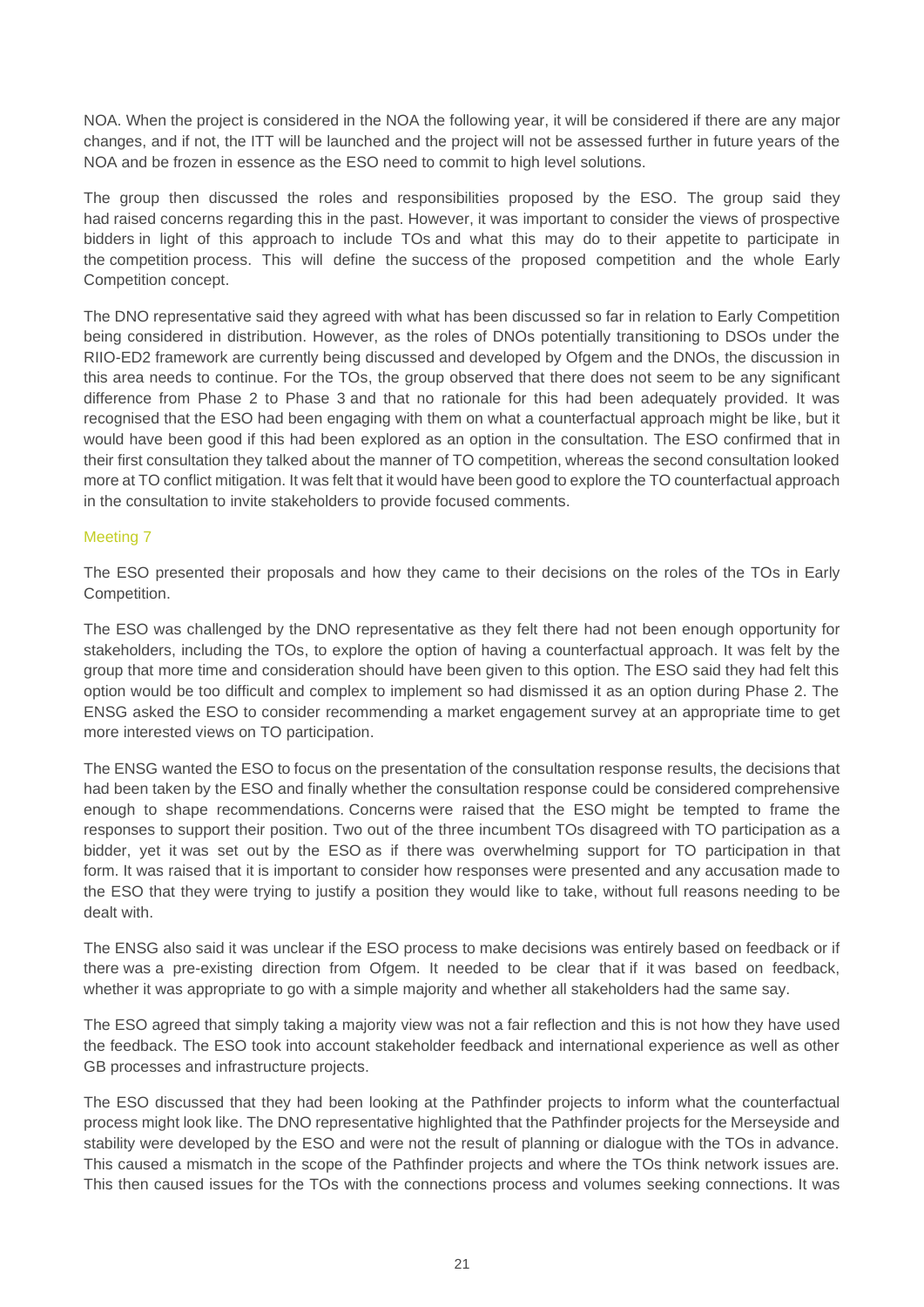recommended that the ESO needs to keep in mind that the Pathfinders were designed independently of the TOs. So, whilst it can be useful to look at the counterfactual approach by considering how a Pathfinder project may work, it was not the best example.

The ENSG highlighted that the consultation does not seem always to set out what is right for consumers and the ESO needed to consider further and focus on the benefits to consumers.

In response to the ENSG feedback, the ESO shared with the group a report covering "You Said, We Did", how they developed the ECP and summarising the engagement carried out. They also produced a report on the TO counterfactual stakeholder approach in response to the ENSG's comments. The ESO have also run an industry workshop in response to the ENSG's concerns to allow more feedback to be provided on the TO counterfactual option.

## Meeting 8

The group discussed the recommendations made in the draft version of the ECP report provided to the group ahead of the meeting.

The DNO representative said page 7 of the ECP draft report refers to Early Competition as "likely to drive more benefits for consumers"; however, there had been no impact assessment or CBA done to evidence this statement. It was recommended that statements like this needed to be caveated or it needed to be mentioned in the executive summary that the CBA still needs to be done. The view was expressed that clear language that says, why do it, and what benefits will be provided is missing.

The group discussed whether projects in the current year's NOA could be considered for Early Competition and questioned whether that is realistic and whether there could be a risk of delay. The Ofgem representative said there is a difference between what might be eligible and what might be considered in the future. There are some projects that could have been eligible for Late Competition for a few years now, but Ofgem have not put them forward for Late Competition or delayed the projects. There should be no delay.

ENSG recommended that the ESO's position on the TO counterfactual model should be included in the executive summary.

The TO representative said section 3.2.4 on certainty did cover the conversations that have taken place. If a competition process extends the lead time it needs to start early and accept the risk of a potential change in network need at a later date or accept that the Early Competition process will happen later. The TOs did have conversations with the ESO about circumstances where a more strategic approach might be needed on the network.

The Chair said it is important to know what the TO views now are and if this makes a difference from an investor /developer perspective. In the last meeting, it was recommended that there is a market engagement survey to understand the impact of the perceived TO incumbent advantage and conflicts of interest. ENSG said there needs to be a market survey as it is difficult to understand from the consultation what the investor/funder appetite is. There needs to be more market feedback at the right time and now still might be too early. Ofgem and BEIS will need to make some key decisions first to enable further work to proceed.

The ESO explained that the ECP would go to the ESO Board in mid-April and to Ofgem at the end of April, with a launch in mid-May.